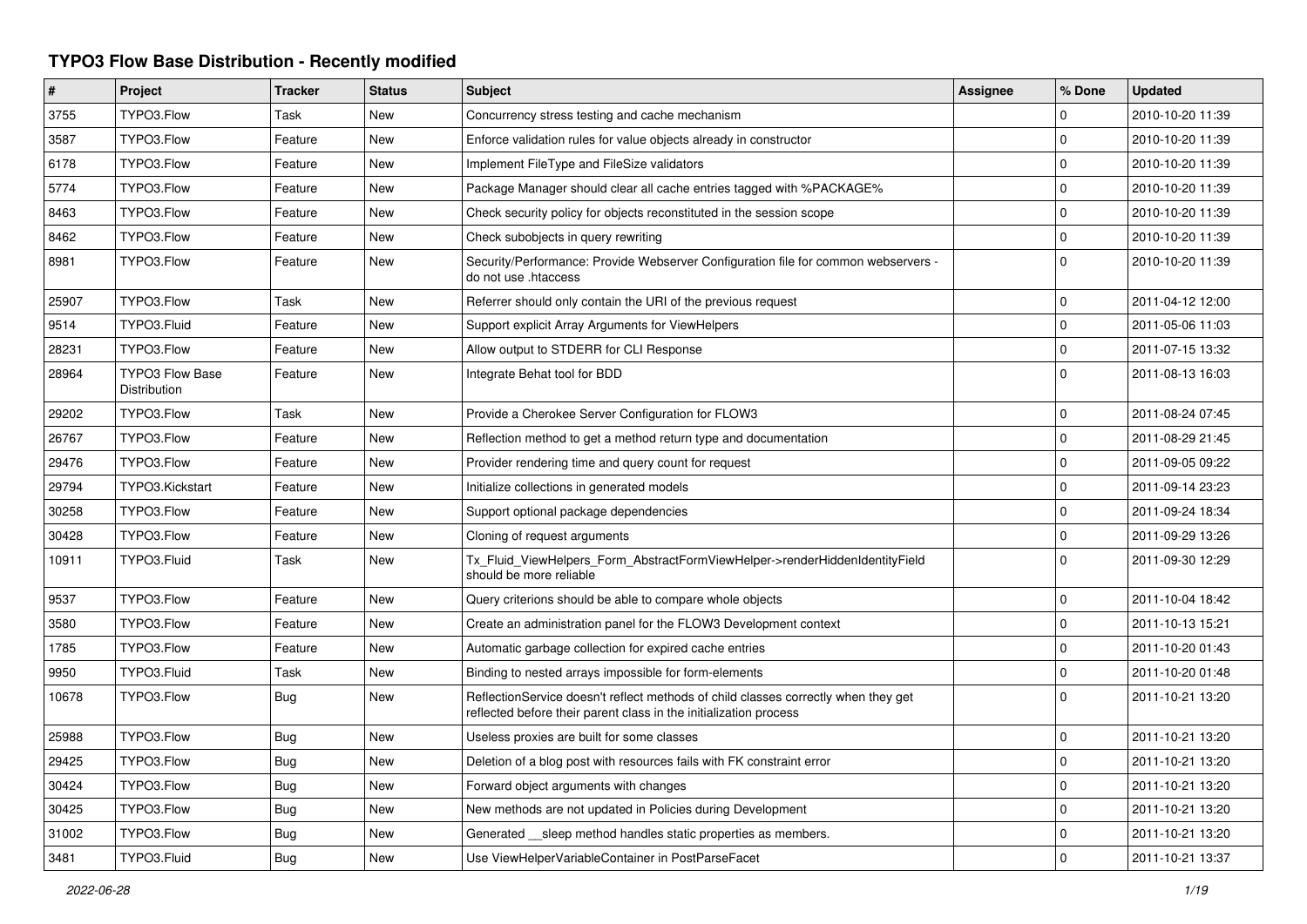| #     | <b>Project</b>                         | <b>Tracker</b> | <b>Status</b>     | <b>Subject</b>                                                                                              | <b>Assignee</b> | % Done      | <b>Updated</b>   |
|-------|----------------------------------------|----------------|-------------------|-------------------------------------------------------------------------------------------------------------|-----------------|-------------|------------------|
| 8648  | TYPO3.Fluid                            | Bug            | New               | format.crop ViewHelper should support all features of the crop stdWrap function                             |                 | 0           | 2011-10-21 13:37 |
| 13045 | TYPO3.Fluid                            | Bug            | New               | Entity decode of strings are different between if-conditions and output of variable                         |                 | $\mathbf 0$ | 2011-10-21 13:37 |
| 28549 | TYPO3.Fluid                            | Bug            | New               | make widgets cacheable, i.e. not implement childnodeaccess interface                                        |                 | $\mathbf 0$ | 2011-10-21 13:37 |
| 28552 | TYPO3.Fluid                            | Bug            | New               | (v5) write ViewHelper test for compiled run; adjust functional test to do two passes<br>(uncached & cached) |                 | $\Omega$    | 2011-10-21 13:37 |
| 28550 | TYPO3.Fluid                            | Bug            | New               | (v4) make widgets cacheable, i.e. not implement childnodeaccess interface                                   |                 | $\mathbf 0$ | 2011-10-21 13:37 |
| 28554 | TYPO3.Fluid                            | Bug            | <b>New</b>        | (v4) implement feature flag to disable caching                                                              |                 | $\mathbf 0$ | 2011-10-21 13:37 |
| 28553 | TYPO3.Fluid                            | Bug            | New               | improve XHProf test setup                                                                                   |                 | $\mathbf 0$ | 2011-10-21 13:37 |
| 30937 | TYPO3.Fluid                            | Bug            | New               | CropViewHelper stringToTruncate can't be supplied so it can't be easily extended                            |                 | 100         | 2011-10-21 13:37 |
| 30418 | TYPO3.Flow                             | Feature        | New               | Package bootstrapping following dependencies                                                                |                 | 0           | 2011-10-21 13:38 |
| 31261 | TYPO3.Flow                             | Feature        | New               | Virtual objects - generate proxy classes for interfaces                                                     |                 | $\mathbf 0$ | 2011-10-25 10:23 |
| 31262 | TYPO3.Flow                             | Feature        | New               | Named arguments in Objects.yaml for constructor arguments                                                   |                 | $\mathbf 0$ | 2011-10-25 10:26 |
| 31210 | TYPO3.Flow                             | Bug            | New               | constructor of proxy class not compatible with interfaces defening a constructor                            |                 | $\mathbf 0$ | 2011-11-07 22:02 |
| 31955 | TYPO3.Fluid                            | Feature        | New               | f:uri.widget                                                                                                |                 | $\mathbf 0$ | 2011-11-22 12:27 |
| 32105 | TYPO3.Flow                             | Bug            | New               | IgnoreValidation ignored if ACL is set for this controller action                                           |                 | $\mathbf 0$ | 2011-11-26 11:22 |
| 32294 | TYPO3.Flow                             | Feature        | New               | Lazy initialization of loggers                                                                              |                 | $\mathbf 0$ | 2011-12-05 10:29 |
| 8464  | TYPO3.Flow                             | Feature        | New               | Write settings using the ConfigurationManager                                                               |                 | $\mathbf 0$ | 2011-12-15 17:06 |
| 9313  | TYPO3.Flow                             | Feature        | New               | Support for currencies                                                                                      |                 | $\mathbf 0$ | 2011-12-15 17:44 |
| 33018 | TYPO3.Flow                             | Feature        | New               | Translator should support override of labels from other packages                                            |                 | $\mathbf 0$ | 2012-01-06 13:05 |
| 33293 | TYPO3.Flow                             | Bug            | <b>New</b>        | Injection to private variable results in injection of the the wrong class                                   |                 | $\mathbf 0$ | 2012-01-18 16:41 |
| 33465 | TYPO3.Flow                             | Bug            | New               | Some vital commands to recover the system fail when recovery is needed                                      |                 | $\mathbf 0$ | 2012-01-26 15:51 |
| 32035 | TYPO3.Fluid                            | Task           | New               | Improve fluid error messages                                                                                |                 | $\mathbf 0$ | 2012-01-27 15:59 |
| 33710 | TYPO3.Flow                             | Feature        | New               | Configuration based on Domain                                                                               |                 | 0           | 2012-02-06 16:08 |
| 34133 | TYPO3.Flow                             | Feature        | New               | RFC: Handle Semicolons in Path part of URIs as Scoped Path Parameters                                       |                 | $\mathbf 0$ | 2012-02-21 15:17 |
| 34404 | TYPO3.Flow                             | Bug            | New               | JsonView transformObject does not respect_descendAll configuration                                          |                 | $\mathbf 0$ | 2012-02-29 01:12 |
| 33308 | <b>TYPO3 Flow Base</b><br>Distribution | Task           | New               | General date and time handling rules                                                                        |                 | $\Omega$    | 2012-03-06 16:05 |
| 33078 | TYPO3.Flow                             | Bug            | New               | No Redirect to Login                                                                                        |                 | $\mathbf 0$ | 2012-03-07 17:45 |
| 34309 | TYPO3.Fluid                            | Task           | New               | Unknown ViewHelpers cause exception - should be handled more graceful                                       |                 | 0           | 2012-03-07 18:40 |
| 33049 | TYPO3.Flow                             | Feature        | New               | Allow configuration of context without environment variable (needed for IIS)                                |                 | 0           | 2012-03-07 20:51 |
| 8989  | TYPO3.Fluid                            | Feature        | Needs<br>Feedback | Search path for fluid template files                                                                        |                 | $\mathbf 0$ | 2012-03-12 18:10 |
| 27607 | TYPO3.Fluid                            | <b>Bug</b>     | New               | Make Fluid comparisons work when first element is STRING, second is NULL.                                   |                 | $\mathbf 0$ | 2012-03-12 19:18 |
| 34816 | TYPO3.Flow                             | Feature        | New               | Long text encryption                                                                                        |                 | $\mathbf 0$ | 2012-03-14 08:33 |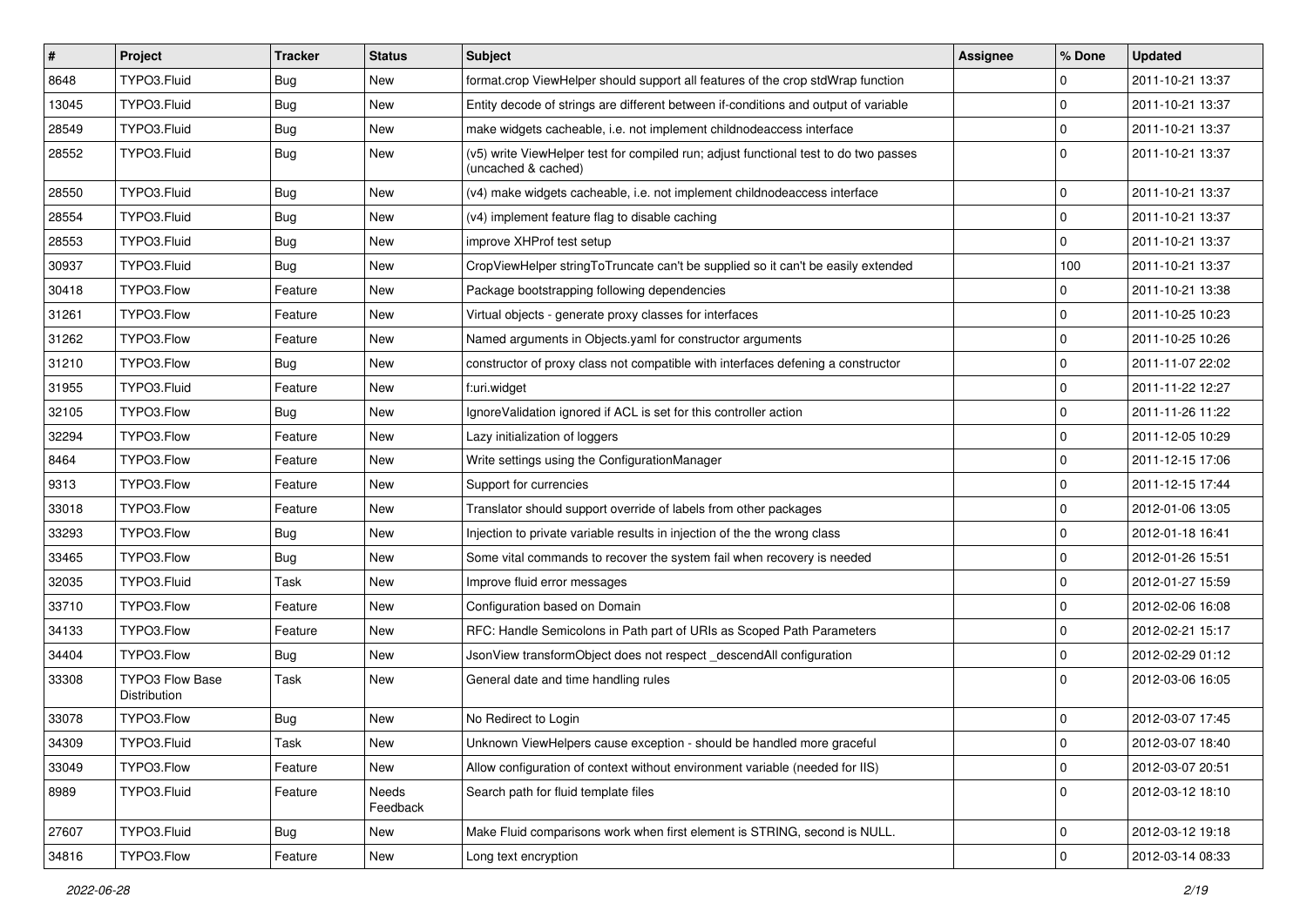| #     | Project     | <b>Tracker</b> | <b>Status</b>     | <b>Subject</b>                                                                                       | <b>Assignee</b> | % Done      | <b>Updated</b>   |
|-------|-------------|----------------|-------------------|------------------------------------------------------------------------------------------------------|-----------------|-------------|------------------|
| 11039 | TYPO3.Flow  | Bug            | Needs<br>Feedback | Static object container injects properties to result of factory object                               |                 |             | 2012-03-14 13:41 |
| 27379 | TYPO3.Flow  | Bug            | Needs<br>Feedback | add check to clear the database at tearDown in testing                                               |                 | $\Omega$    | 2012-03-14 14:41 |
| 28319 | TYPO3.Flow  | Bug            | Needs<br>Feedback | Access denied will be logged at the wrong location in nested calls                                   |                 | $\Omega$    | 2012-03-14 14:52 |
| 31484 | TYPO3.Flow  | Feature        | Needs<br>Feedback | possibility to modify inner workings of proxy class builder                                          |                 | $\Omega$    | 2012-03-14 18:10 |
| 29258 | TYPO3.Flow  | Feature        | Needs<br>Feedback | Provide a way to override classes by environment                                                     |                 | $\Omega$    | 2012-03-14 19:29 |
| 9861  | TYPO3.Flow  | Feature        | Needs<br>Feedback | Leave logging up and running as long as possible                                                     |                 | $\Omega$    | 2012-03-15 10:53 |
| 32869 | TYPO3.Flow  | Bug            | New               | Security config tokenClass doesnt throw exception if not found the class                             |                 | $\mathbf 0$ | 2012-03-19 10:53 |
| 35083 | TYPO3.Flow  | <b>Bug</b>     | New               | involving SecurityContext in Widget's __wakeup situation leads to an exception                       |                 | 0           | 2012-03-21 13:06 |
| 35781 | TYPO3.Flow  | Feature        | New               | Model validation                                                                                     |                 | $\mathbf 0$ | 2012-04-08 17:06 |
| 35783 | TYPO3.Flow  | Feature        | New               | Lifecycle method after property mapping                                                              |                 | $\Omega$    | 2012-04-08 21:01 |
| 35831 | TYPO3.Flow  | Bug            | New               | Deleting or unpublishing of a resource deletes all published symlinks<br>(Web/_Resources/Persistent) |                 | $\Omega$    | 2012-04-11 09:31 |
| 35970 | TYPO3.Flow  | Task           | New               | Improve performance of Utility/Arrays::integerExplode by using array_map                             |                 | $\mathbf 0$ | 2012-04-13 15:38 |
| 36495 | TYPO3.Flow  | Bug            | New               | HTTP Response is sent before persistence preventing Exceptions to be displayed on<br>redirect        |                 | $\Omega$    | 2012-04-24 00:28 |
| 36508 | TYPO3.Flow  | Bug            | New               | <b>AuthenticationProvider Request Patterns</b>                                                       |                 | 0           | 2012-04-24 12:39 |
| 36509 | TYPO3.Flow  | Feature        | New               | redirect ToUri to an uri with acl forces a 403 because of missing csrf token.                        |                 | $\mathbf 0$ | 2012-04-24 12:44 |
| 36510 | TYPO3.Flow  | Feature        | New               | <b>Firewall Redirect?</b>                                                                            |                 | 0           | 2012-04-24 12:57 |
| 36559 | TYPO3.Fluid | Feature        | New               | New widget progress bar                                                                              |                 | $\mathbf 0$ | 2012-04-25 15:11 |
| 36633 | TYPO3.Flow  | Bug            | New               | Reconstituted entities should not have the FLOW3_Persistence_clone property set                      |                 | $\mathbf 0$ | 2012-04-26 21:24 |
| 36634 | TYPO3.Flow  | Bug            | New               | Reconstituted entities do not have their properties set when initializeObject() is called            |                 | 0           | 2012-04-26 21:28 |
| 36804 | TYPO3.Flow  | Bug            | New               | Orphaned entities within aggregates are not removed                                                  |                 | $\mathbf 0$ | 2012-05-03 11:54 |
| 36955 | TYPO3.Flow  | Feature        | New               | Add type filter to var_dump()                                                                        |                 | 0           | 2012-05-08 16:39 |
| 37279 | TYPO3.Flow  | Feature        | New               | Request PropertyMapping                                                                              |                 | $\mathbf 0$ | 2012-05-18 16:06 |
| 37316 | TYPO3.Flow  | Bug            | New               | Use findBestMatchingLocale instead of getDefaultLocale?                                              |                 | 0           | 2012-05-20 09:35 |
| 28136 | TYPO3.Flow  | Feature        | New               | HTTP Semantics for Transactions and more                                                             |                 | $\mathbf 0$ | 2012-05-21 16:15 |
| 37564 | TYPO3.Flow  | Bug            | New               | Validation of Parent Object containing properties of type ManyToOne and ManyToMany<br>to same Target |                 | $\mathbf 0$ | 2012-05-29 11:55 |
| 32985 | TYPO3.Flow  | Feature        | New               | Implement Processing Rules when merging numerically-indexed arrays                                   |                 | 0           | 2012-05-30 09:35 |
| 37619 | TYPO3.Fluid | Bug            | New               | Fatal Error when using variable in name attribute of Section ViewHelper                              |                 | $\pmb{0}$   | 2012-05-30 23:17 |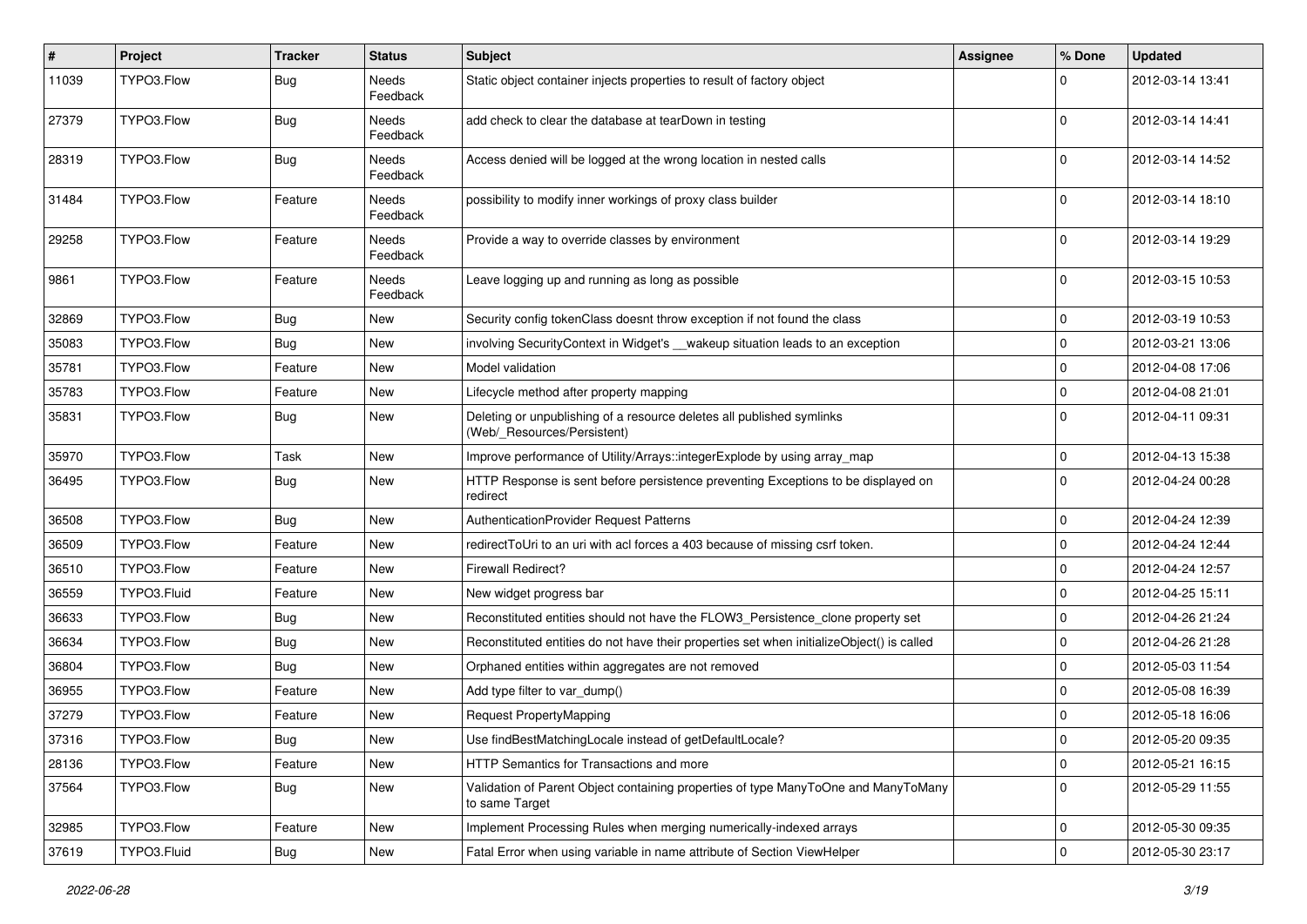| $\pmb{\#}$ | Project                                | Tracker    | <b>Status</b>       | Subject                                                                                | <b>Assignee</b> | % Done      | <b>Updated</b>   |
|------------|----------------------------------------|------------|---------------------|----------------------------------------------------------------------------------------|-----------------|-------------|------------------|
| 37571      | TYPO3.Flow                             | <b>Bug</b> | New                 | Inherited proxies fail when implementing __clone                                       |                 | $\mathbf 0$ | 2012-06-04 12:15 |
| 37831      | TYPO3.Flow                             | Task       | <b>New</b>          | Evaluate using PHP 5.4's internal web server for Functional Testing                    |                 | $\mathbf 0$ | 2012-06-08 09:27 |
| 37846      | TYPO3.Flow                             | Feature    | New                 | Should be able to declare more than one controllerObjectName per requestPatterns       |                 | $\mathbf 0$ | 2012-06-11 11:10 |
| 38130      | TYPO3.Fluid                            | Feature    | New                 | Checkboxes and multiple select fields should have an assignable default value          |                 | $\mathbf 0$ | 2012-06-17 09:54 |
| 26664      | TYPO3.Fluid                            | Task       | New                 | Clean up Form ViewHelpers                                                              |                 | 75          | 2012-06-20 11:37 |
| 26658      | TYPO3.Fluid                            | Task       | New                 | Make Form ViewHelpers consistent                                                       |                 | 75          | 2012-06-20 11:37 |
| 31339      | TYPO3.Flow                             | Task       | On Hold             | Search                                                                                 |                 | $\mathbf 0$ | 2012-06-21 12:17 |
| 36655      | TYPO3.Fluid                            | Bug        | New                 | <b>Pagination Links</b>                                                                |                 | $\mathbf 0$ | 2012-06-23 22:18 |
| 38369      | TYPO3.Fluid                            | <b>Bug</b> | New                 | Resource ViewHelpers should not fall back to request package                           |                 | $\mathbf 0$ | 2012-06-25 15:55 |
| 37227      | TYPO3.Flow                             | Bug        | On Hold             | securityContext->getParty is not available in widget context                           |                 | $\mathbf 0$ | 2012-06-25 22:14 |
| 30555      | TYPO3.Fluid                            | Feature    | New                 | Make TagBuilder more extensible                                                        |                 | $\mathbf 0$ | 2012-06-29 12:41 |
| 26745      | TYPO3.Flow                             | Feature    | New                 | MVC should know about entities lying in the session                                    |                 | 100         | 2012-07-10 12:14 |
| 38875      | <b>TYPO3 Flow Base</b><br>Distribution | Suggestion | New                 | Have a Translator object available in action controllers                               |                 | $\Omega$    | 2012-07-11 15:00 |
| 4704       | TYPO3.Fluid                            | Feature    | <b>New</b>          | Improve parsing exception messages                                                     |                 | $\mathbf 0$ | 2012-07-11 19:00 |
| 39432      | <b>TYPO3 Flow Base</b><br>Distribution | Task       | New                 | Clarify introducing properties                                                         |                 | $\Omega$    | 2012-07-31 23:34 |
| 39674      | TYPO3.Flow                             | Bug        | <b>New</b>          | \TYPO3\FLOW3\var_dump behaves weird in controller actions doing return                 |                 | $\mathbf 0$ | 2012-08-10 10:09 |
| 36410      | TYPO3.Fluid                            | Feature    | New                 | Allow templates to send arguments back to layout                                       |                 | $\mathbf 0$ | 2012-08-13 11:46 |
| 39790      | TYPO3.Kickstart                        | Feature    | New                 | Allow forward slashes where backslashes need to be specified                           |                 | $\mathbf 0$ | 2012-08-14 09:28 |
| 39788      | TYPO3.Flow                             | Feature    | New                 | RFC: Repository based NotExistsValidator                                               |                 | $\mathbf 0$ | 2012-08-14 16:14 |
| 39990      | TYPO3.Fluid                            | Bug        | New                 | Same form twice in one template: hidden fields for empty values are only rendered once |                 | $\mathbf 0$ | 2012-08-20 11:21 |
| 41420      | TYPO3.Flow                             | Feature    | New                 | Support entity versioning                                                              |                 | $\mathbf 0$ | 2012-09-27 14:11 |
| 41496      | TYPO3.Flow                             | Bug        | New                 | Upload identical Resources, deleting fails                                             |                 | $\mathbf 0$ | 2012-10-01 17:57 |
| 41508      | <b>TYPO3 Flow Base</b><br>Distribution | Task       | <b>Under Review</b> | Replace Jasmine by Buster.js                                                           |                 | $\Omega$    | 2012-10-01 20:58 |
| 41533      | TYPO3.Flow                             | <b>Bug</b> | Needs<br>Feedback   | Ignored object-validation in editAction when redirecting back from updateAction        |                 | $\Omega$    | 2012-10-10 09:27 |
| 10472      | TYPO3.Fluid                            | Feature    | New                 | <b>Fluid Standalone distribution</b>                                                   |                 | $\mathbf 0$ | 2012-10-16 15:17 |
| 42240      | TYPO3.Eel                              | Task       | New                 | Make Eel usable outside of TYPO3 Flow                                                  |                 | 0           | 2012-10-21 12:32 |
| 37473      | TYPO3.Flow                             | <b>Bug</b> | New                 | Subsequent Exceptions related to Doctrine Entity Manager makes it snap shut            |                 | $\mathsf 0$ | 2012-10-25 10:29 |
| 35720      | TYPO3.Flow                             | <b>Bug</b> | New                 | Access denied Exception for widget links to actions with a policy                      |                 | $\mathbf 0$ | 2012-10-25 14:08 |
| 42397      | TYPO3.Fluid                            | Feature    | New                 | Missing viewhelper for general links                                                   |                 | $\mathsf 0$ | 2012-10-25 19:20 |
| 42407      | TYPO3 Flow Base<br>Distribution        | Story      | New                 | Asset Management                                                                       |                 | $\mathbf 0$ | 2012-10-26 09:02 |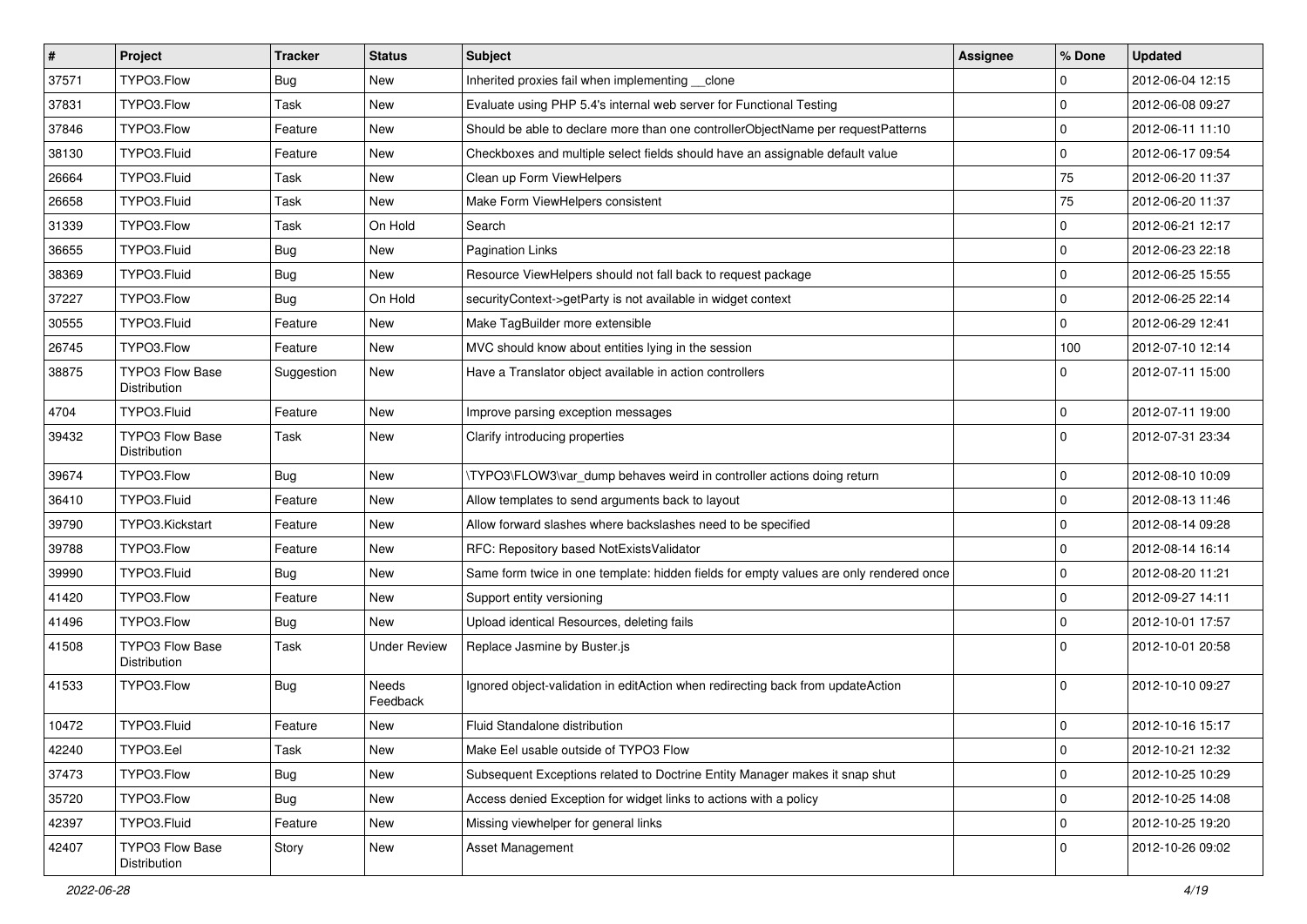| $\vert$ # | Project                                | <b>Tracker</b> | <b>Status</b>            | Subject                                                                            | <b>Assignee</b> | % Done      | <b>Updated</b>   |
|-----------|----------------------------------------|----------------|--------------------------|------------------------------------------------------------------------------------|-----------------|-------------|------------------|
| 42743     | TYPO3.Fluid                            | Task           | New                      | Remove inline style for hidden form fields                                         |                 | 0           | 2012-11-06 23:09 |
| 41414     | TYPO3.Flow                             | Task           | <b>Needs</b><br>Feedback | Check packageKey naming / file structure below Packages/Vendor                     |                 | $\Omega$    | 2012-11-07 11:39 |
| 42888     | TYPO3.Flow                             | Bug            | Needs<br>Feedback        | ResourceManager chokes on non existing files                                       |                 | $\Omega$    | 2012-11-12 18:02 |
| 43072     | TYPO3.Fluid                            | Task           | New                      | Remove TOKENS for adding templates fallback in Backporter                          |                 | 0           | 2012-11-18 14:20 |
| 43071     | TYPO3.Fluid                            | Task           | New                      | Remove TOKENS for adding fallback teplates in B                                    |                 | 0           | 2012-11-18 14:22 |
| 3291      | TYPO3.Fluid                            | Feature        | Needs<br>Feedback        | Cacheable viewhelpers                                                              |                 | $\Omega$    | 2012-11-29 17:00 |
| 43572     | TYPO3.Flow                             | Feature        | New                      | Uri should support manipulation of query arguments                                 |                 | $\mathbf 0$ | 2012-12-04 09:55 |
| 28399     | TYPO3.Flow                             | Feature        | Needs<br>Feedback        | Validation message and code should be configurable for bundled validators          |                 | $\Omega$    | 2012-12-10 15:52 |
| 43841     | TYPO3.Flow                             | Feature        | New                      | Add package support to validation errors                                           |                 | 0           | 2012-12-10 16:20 |
| 39088     | TYPO3.Flow                             | Feature        | New                      | Add a sgnalslot before compilation                                                 |                 | 0           | 2012-12-11 10:30 |
| 38216     | TYPO3.Flow                             | <b>Bug</b>     | Needs<br>Feedback        | Static method calls in reflected classes refer to Original class                   |                 | $\Omega$    | 2012-12-13 12:35 |
| 41148     | TYPO3.Flow                             | Bug            | New                      | Converting of ValueObjects                                                         |                 | 0           | 2012-12-13 12:35 |
| 40283     | TYPO3.Flow                             | Bug            | New                      | New constructor in grandparent class not called                                    |                 | 0           | 2012-12-13 12:35 |
| 42606     | TYPO3.Flow                             | Bug            | New                      | Content Security with nested objects                                               |                 | 0           | 2012-12-13 12:35 |
| 43947     | TYPO3.Flow                             | Bug            | New                      | Redirect to login after Session timeout                                            |                 | 0           | 2012-12-13 12:35 |
| 43993     | TYPO3.Flow                             | Task           | New                      | Warn when no migrations are found at all during doctrine: migrate                  |                 | 0           | 2012-12-14 09:30 |
| 39414     | TYPO3.Flow                             | <b>Bug</b>     | New                      | Security Documentation                                                             |                 | 0           | 2012-12-15 21:41 |
| 44078     | <b>TYPO3 Flow Base</b><br>Distribution | Task           | New                      | Probably false behavior in symlinked environment                                   |                 | $\Omega$    | 2012-12-18 13:17 |
| 43967     | TYPO3.Flow                             | Bug            | New                      | Error in evaluating orphanRemoval in Flow Annotation driver                        |                 | 0           | 2013-01-03 11:00 |
| 44244     | TYPO3.Flow                             | Bug            | New                      | defaultOrderings aren't applied on related objects                                 |                 | $\mathbf 0$ | 2013-01-09 18:41 |
| 41843     | <b>TYPO3 Flow Base</b><br>Distribution | <b>Bug</b>     | New                      | Composer and rename issues (umbrella issue)                                        |                 | 60          | 2013-01-15 17:19 |
| 44563     | TYPO3.Flow                             | Feature        | New                      | Logged in users via HTTP Basic always get re-authenticated                         |                 | 0           | 2013-01-16 11:28 |
| 30423     | TYPO3.Flow                             | Feature        | New                      | Rendering template of other action without forward                                 |                 | 0           | 2013-01-21 14:03 |
| 39936     | TYPO3.Fluid                            | Feature        | New                      | registerTagAttribute should handle default values                                  |                 | $\pmb{0}$   | 2013-01-21 23:29 |
| 44738     | TYPO3.Flow                             | Feature        | New                      | Re-Validation of argument's custom validators                                      |                 | $\mathbf 0$ | 2013-01-23 09:19 |
| 44712     | TYPO3.Flow                             | Task           | Accepted                 | Decouple Argument-Building in the HTTP-Request-Constructor                         |                 | 0           | 2013-01-23 11:19 |
| 45103     | TYPO3.Flow                             | Feature        | New                      | Make static resource URI generation available outside of Fluid                     |                 | $\mathbf 0$ | 2013-02-03 13:16 |
| 45153     | TYPO3.Fluid                            | Feature        | New                      | f:be.menus.actionMenuItem - Detection of the current select option is insufficient |                 | $\pmb{0}$   | 2013-02-04 23:17 |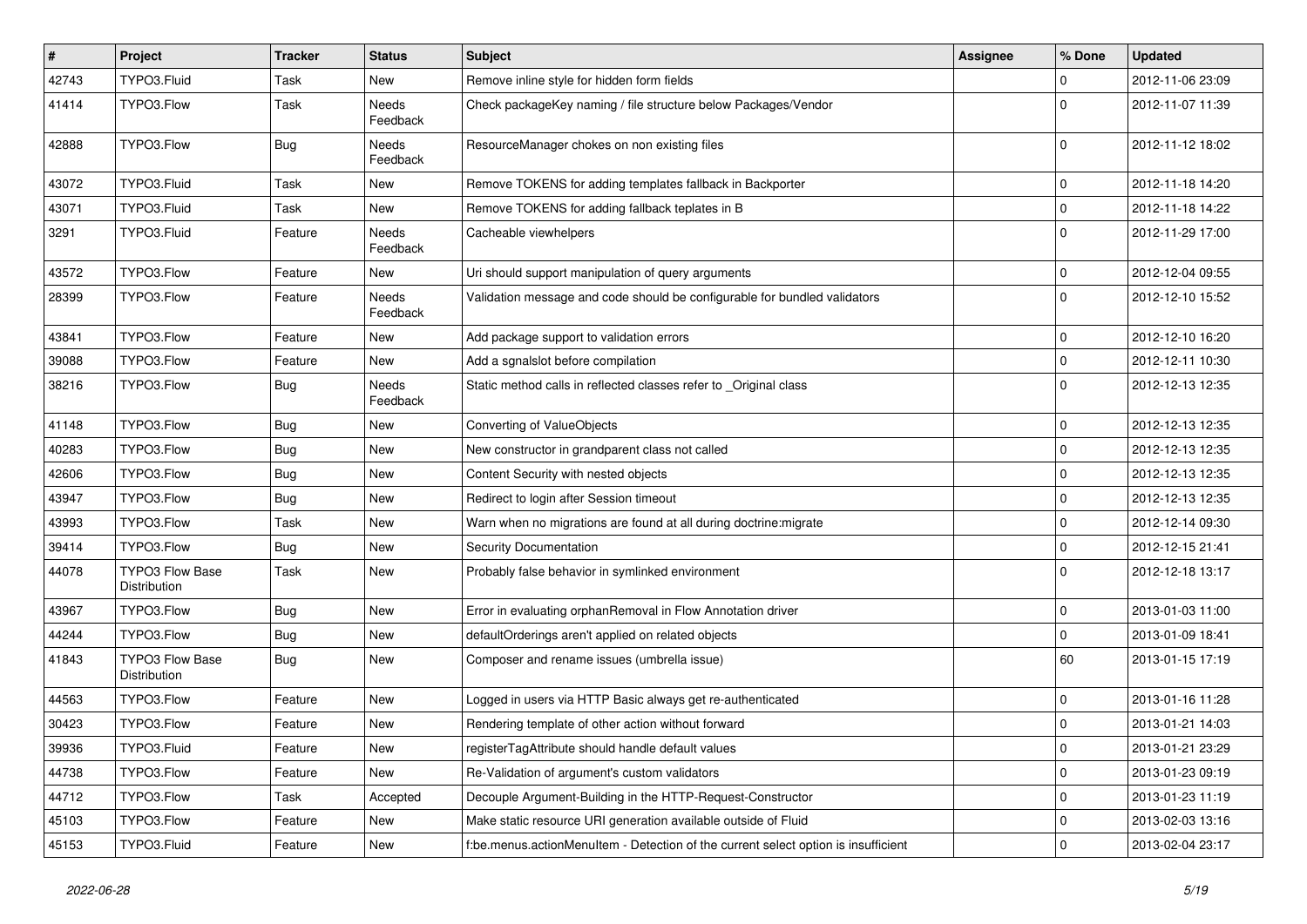| $\vert$ # | Project                                | <b>Tracker</b> | <b>Status</b>            | <b>Subject</b>                                                                                                               | Assignee | % Done      | <b>Updated</b>   |
|-----------|----------------------------------------|----------------|--------------------------|------------------------------------------------------------------------------------------------------------------------------|----------|-------------|------------------|
| 45249     | TYPO3.Flow                             | Bug            | <b>New</b>               | Update composer project-create command listing                                                                               |          | $\Omega$    | 2013-02-07 15:17 |
| 45272     | TYPO3.Flow                             | <b>Bug</b>     | New                      | Related Value Objects get deleted by default cascading                                                                       |          | $\mathbf 0$ | 2013-02-08 13:50 |
| 45386     | TYPO3.Flow                             | Bug            | <b>New</b>               | Package::buildArrayOfClassFiles tries to determine class names from file paths                                               |          | $\Omega$    | 2013-02-11 19:54 |
| 45394     | TYPO3.Fluid                            | Task           | <b>New</b>               | Forwardport Unit test for standalone view                                                                                    |          | $\mathbf 0$ | 2013-02-11 22:39 |
| 45611     | TYPO3.Flow                             | Bug            | <b>New</b>               | Destruction of session after logout should be configurable                                                                   |          | $\Omega$    | 2013-02-19 16:41 |
| 3585      | TYPO3.Flow                             | Major Feature  | <b>New</b>               | Implement support for value objects                                                                                          |          | $\mathsf 0$ | 2013-02-20 14:45 |
| 45640     | TYPO3.Flow                             | Bug            | New                      | Every relation is set to cascade=all if the related entity is no aggregate root                                              |          | $\mathbf 0$ | 2013-02-20 15:31 |
| 45669     | TYPO3.Flow                             | <b>Bug</b>     | <b>New</b>               | PersistentObjectConverter does not convert ValueObjects by identity                                                          |          | $\mathbf 0$ | 2013-02-20 17:59 |
| 45623     | TYPO3.Flow                             | <b>Bug</b>     | New                      | SQL error when calling TYPO3. Blog Setup controller                                                                          |          | $\Omega$    | 2013-02-21 12:16 |
| 38222     | TYPO3.Flow                             | Feature        | New                      | Step execution signals with concrete name                                                                                    |          | $\mathbf 0$ | 2013-02-21 16:39 |
| 46009     | TYPO3.Flow                             | Task           | <b>New</b>               | Improve error message for missing class in Flow annotation driver                                                            |          | $\mathbf 0$ | 2013-03-04 12:25 |
| 46010     | TYPO3.Flow                             | Bug            | New                      | Generating a DiscriminatorMap with base class in different namespace does not work                                           |          | $\mathbf 0$ | 2013-03-04 12:30 |
| 46011     | TYPO3.Flow                             | Task           | <b>New</b>               | Validate annotation with missing type should throw useful error                                                              |          | $\mathbf 0$ | 2013-03-04 12:42 |
| 46050     | TYPO3.Flow                             | Feature        | <b>New</b>               | To decouple log file writing at Logger->logException                                                                         |          | $\pmb{0}$   | 2013-03-05 21:43 |
| 46066     | TYPO3.Flow                             | Bug            | <b>New</b>               | Currency formatter uses wrong format for ISO 4217 currency codes                                                             |          | $\mathbf 0$ | 2013-03-06 16:29 |
| 46073     | TYPO3.Flow                             | Bug            | <b>Under Review</b>      | Scripts::executeCommand must be usable outsite of TYPO3.Flow                                                                 |          | $\mathbf 0$ | 2013-03-06 19:14 |
| 46091     | TYPO3.Fluid                            | Task           | <b>Needs</b><br>Feedback | Show source file name and position on exceptions during parsing                                                              |          | $\Omega$    | 2013-03-07 11:26 |
| 46120     | TYPO3.Flow                             | Bug            | <b>New</b>               | Important step missing in the installation chapter                                                                           |          | $\mathbf 0$ | 2013-03-08 10:23 |
| 46216     | TYPO3.Flow                             | Feature        | <b>New</b>               | Add wincache cache backend                                                                                                   |          | $\Omega$    | 2013-03-12 20:55 |
| 46318     | TYPO3.Flow                             | Feature        | New                      | [caching framework] Extend cache interface to handle multiple entries                                                        |          | $\mathbf 0$ | 2013-03-15 12:19 |
| 46244     | <b>TYPO3 Flow Base</b><br>Distribution | <b>Bug</b>     | <b>Under Review</b>      | Remove call to PHP_BINDIR in CoreCommandController                                                                           |          | $\Omega$    | 2013-03-19 11:39 |
| 46545     | TYPO3.Fluid                            | Feature        | <b>New</b>               | Better support for arrays in options of SelectViewHelper                                                                     |          | $\Omega$    | 2013-03-22 13:35 |
| 45345     | TYPO3.Fluid                            | Feature        | Needs<br>Feedback        | Easy to use comments for fluid that won't show in output                                                                     |          | $\Omega$    | 2013-03-26 20:40 |
| 46210     | TYPO3.Flow                             | Bug            | Needs<br>Feedback        | securityContext->getParty() in the initializeObject() method of a session-Scope object<br>throws exception on second request |          | $\Omega$    | 2013-03-27 10:44 |
| 29405     | TYPO3.Flow                             | Bug            | New                      | When storing a new entity inside the session, it will be fully serialized instead of just the<br>reference being stored      |          | $\Omega$    | 2013-04-04 11:34 |
| 38379     | TYPO3.Eel                              | Feature        | <b>New</b>               | Implement a Eel-ViewHelper                                                                                                   |          | $\mathbf 0$ | 2013-04-08 11:03 |
| 27088     | TYPO3.Flow                             | Bug            | On Hold                  | initializeObject() is called too early when reconstructing entities                                                          |          | $\Omega$    | 2013-04-08 17:53 |
| 47052     | <b>TYPO3 Flow Base</b><br>Distribution | Bug            | <b>New</b>               | Clear doctrine caches after migration applied                                                                                |          | $\Omega$    | 2013-04-08 18:30 |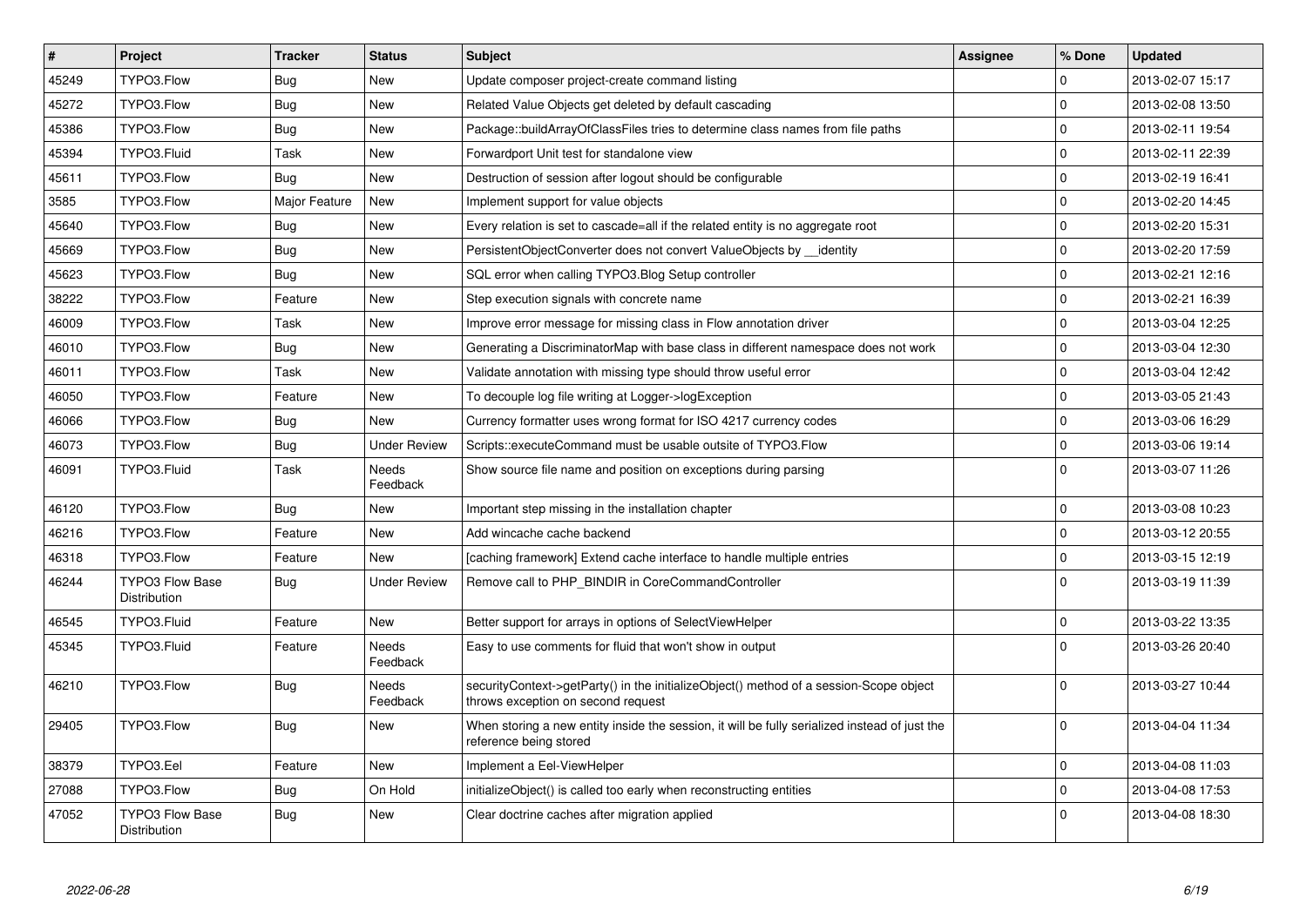| $\pmb{\#}$ | <b>Project</b>                         | <b>Tracker</b> | <b>Status</b>       | Subject                                                                                                                                           | <b>Assignee</b> | % Done      | <b>Updated</b>   |
|------------|----------------------------------------|----------------|---------------------|---------------------------------------------------------------------------------------------------------------------------------------------------|-----------------|-------------|------------------|
| 47601      | <b>TYPO3 Flow Base</b><br>Distribution | Bug            | <b>New</b>          | Template Path of Submodules contains lowercase Namespace                                                                                          |                 | 0           | 2013-04-26 14:33 |
| 47637      | <b>TYPO3 Flow Base</b><br>Distribution | Bug            | New                 | Property with @ORM\Column(nullable=true,type="decimal",scale=2) results as type<br>"string" in Collection Objects and not as expected as "double" |                 | $\Omega$    | 2013-04-27 12:14 |
| 47638      | <b>TYPO3 Flow Base</b><br>Distribution | Bug            | <b>New</b>          | Delete a ValueObject by its identity                                                                                                              |                 | $\Omega$    | 2013-04-27 13:14 |
| 47669      | TYPO3.Fluid                            | Task           | New                 | FormViewHelper does not define the default request method                                                                                         |                 | 0           | 2013-04-28 16:39 |
| 47818      | TYPO3.Welcome                          | Bug            | New                 | Wrong link on Welcome screen                                                                                                                      |                 | $\mathbf 0$ | 2013-05-02 12:01 |
| 48296      | TYPO3.Flow                             | Task           | Needs<br>Feedback   | Missing method in ExceptionHandlerInterface                                                                                                       |                 | $\Omega$    | 2013-05-21 11:39 |
| 48093      | TYPO3.Flow                             | Bug            | New                 | AbstractCompositeValidators memory consumption continuously grow                                                                                  |                 | $\mathbf 0$ | 2013-05-21 11:49 |
| 47950      | TYPO3.Flow                             | <b>Bug</b>     | New                 | import of remote resources                                                                                                                        |                 | $\mathbf 0$ | 2013-05-21 11:52 |
| 47487      | TYPO3.Flow                             | Bug            | New                 | Functional test classes in package without classes are not compiled                                                                               |                 | 0           | 2013-05-21 12:19 |
| 47331      | TYPO3.Flow                             | <b>Bug</b>     | Accepted            | ObjectManager shutdown with Dependency Injection Proxy causes fatal errors                                                                        |                 | $\mathbf 0$ | 2013-05-21 13:06 |
| 47325      | TYPO3.Flow                             | Bug            | <b>Under Review</b> | ReflectionData and classSchema caches need not be freezable                                                                                       |                 | 0           | 2013-05-21 13:08 |
| 46716      | TYPO3.Flow                             | Bug            | New                 | Empty class names in Dependencylnjection proxy code when using Caches /<br>Factory-created dependencies                                           |                 | $\Omega$    | 2013-05-21 13:22 |
| 41807      | TYPO3.Flow                             | Task           | <b>Under Review</b> | Initialize the eventmanager in the EntityManagerInterface                                                                                         |                 | 0           | 2013-05-21 13:28 |
| 39910      | TYPO3.Flow                             | Feature        | Accepted            | Ability to query user based on roles                                                                                                              |                 | 0           | 2013-05-21 13:28 |
| 46816      | TYPO3.Flow                             | Feature        | New                 | Add xcache cache backend                                                                                                                          |                 | 0           | 2013-05-21 13:28 |
| 45409      | TYPO3.Flow                             | Feature        | <b>New</b>          | Support validation of abstract nested properties                                                                                                  |                 | $\mathbf 0$ | 2013-05-21 13:28 |
| 47075      | TYPO3.Flow                             | Feature        | New                 | Make Exception more meaningful                                                                                                                    |                 | $\mathbf 0$ | 2013-05-21 13:28 |
| 46910      | TYPO3.Flow                             | Feature        | New                 | Composer integration - PackageStates.php                                                                                                          |                 | 0           | 2013-05-21 13:28 |
| 47273      | TYPO3.Flow                             | Feature        | New                 | Support mapping properties with differing types for setter and property                                                                           |                 | 0           | 2013-05-21 13:28 |
| 47404      | TYPO3.Flow                             | Feature        | New                 | Add getters and setters methods for introduced properties                                                                                         |                 | $\mathbf 0$ | 2013-05-21 13:28 |
| 47951      | TYPO3.Flow                             | Feature        | New                 | Warn if persistence stack is not empty at the end of a get-request                                                                                |                 | 0           | 2013-05-21 13:28 |
| 48430      | TYPO3.Flow                             | Bug            | New                 | Default validator-messages are not correctly formatted                                                                                            |                 | $\mathbf 0$ | 2013-05-22 00:36 |
| 48409      | TYPO3.Flow                             | Feature        | New                 | Introduce new Annotation "Slot" for wiring signal and slots                                                                                       |                 | 0           | 2013-05-23 19:02 |
| 48429      | TYPO3.Flow                             | <b>Bug</b>     | New                 | Remove- and update-actions on repository are not persisted                                                                                        |                 | 0           | 2013-05-24 18:44 |
| 48862      | TYPO3.Flow                             | Feature        | New                 | Possibility to exclude package from file monitoring                                                                                               |                 | U           | 2013-06-05 10:03 |
| 48873      | TYPO3.Flow                             | <b>Bug</b>     | New                 | Error when calling resourceManager->deleteResource on unpublished Resource                                                                        |                 | 0           | 2013-06-05 13:46 |
| 42408      | TYPO3 Flow Base<br>Distribution        | Story          | New                 | Locale Detection / Selection                                                                                                                      |                 | 0           | 2013-06-11 13:31 |
| 49038      | TYPO3.Fluid                            | <b>Bug</b>     | New                 | form.select does not select the first item if prependOptionValue is used                                                                          |                 | 0           | 2013-06-11 22:11 |
| 49050      | TYPO3.Flow                             | Feature        | New                 | Allow Subqueries in QueryInterface                                                                                                                |                 | $\mathbf 0$ | 2013-06-12 10:43 |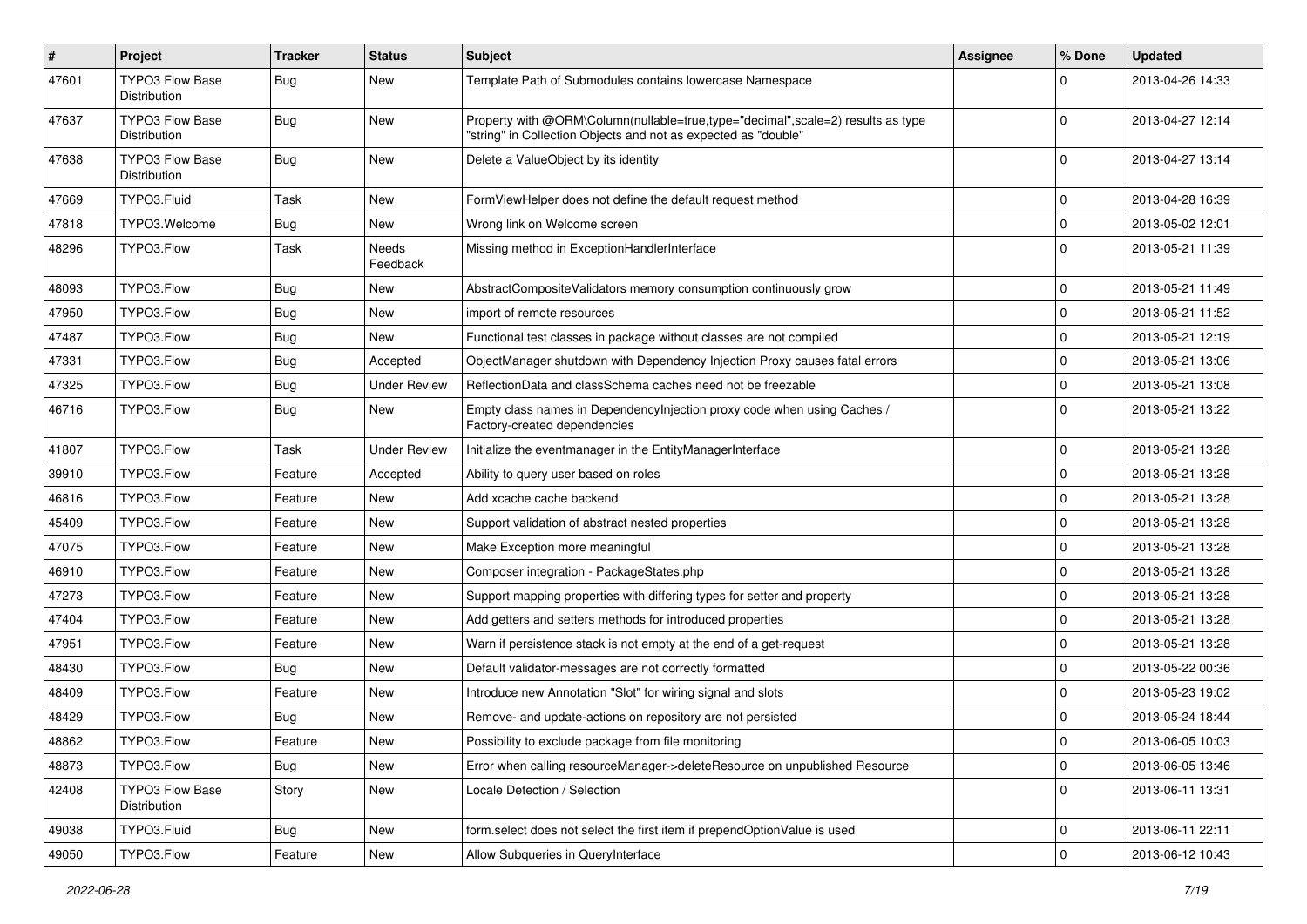| $\pmb{\#}$ | <b>Project</b>                                | <b>Tracker</b> | <b>Status</b>            | Subject                                                                                                                                | <b>Assignee</b> | % Done         | <b>Updated</b>   |
|------------|-----------------------------------------------|----------------|--------------------------|----------------------------------------------------------------------------------------------------------------------------------------|-----------------|----------------|------------------|
| 48657      | TYPO3.Flow                                    | Feature        | <b>Under Review</b>      | support HTTP_RANGE                                                                                                                     |                 | $\Omega$       | 2013-06-20 16:19 |
| 49372      | TYPO3.Flow                                    | <b>Bug</b>     | <b>New</b>               | ObjectConverter ignores implemented interface when mapping subtype                                                                     |                 | $\Omega$       | 2013-06-24 09:24 |
| 32106      | TYPO3.Flow                                    | Feature        | Accepted                 | Support for Object source in PropertyMapper                                                                                            |                 | $\overline{0}$ | 2013-06-24 09:59 |
| 49373      | TYPO3.Flow                                    | <b>Bug</b>     | New                      | Methods policy with key "Controllers" is ignored                                                                                       |                 | $\Omega$       | 2013-06-24 10:03 |
| 48355      | TYPO3.Fluid                                   | Feature        | New                      | Assign output of viewhelper to template variable for further processing.                                                               |                 | $\Omega$       | 2013-07-06 18:05 |
| 49780      | TYPO3.Flow                                    | <b>Bug</b>     | New                      | Roles are not synchronized                                                                                                             |                 | $\mathbf 0$    | 2013-07-08 10:11 |
| 49801      | TYPO3.Flow                                    | <b>Bug</b>     | New                      | TYPO3\Flow\Security\Exception\AccessDeniedException thrown in file<br>TYPO3_Flow_Security_Authorization_AccessDecisionVoterManager.php |                 | $\Omega$       | 2013-07-09 04:53 |
| 49039      | TYPO3.Flow                                    | Feature        | <b>New</b>               | RFC: Use PSR-3 logger interface in Flow                                                                                                |                 | $\Omega$       | 2013-07-10 15:19 |
| 47429      | TYPO3.Flow                                    | <b>Bug</b>     | New                      | Global policy files no longer allowed                                                                                                  |                 | $\mathbf 0$    | 2013-07-14 19:20 |
| 50130      | <b>TYPO3 Flow Base</b><br>Distribution        | Bug            | Needs<br>Feedback        | Different fallback for php.exe on windows                                                                                              |                 | $\Omega$       | 2013-07-21 21:43 |
| 50262      | TYPO3.Flow                                    | Feature        | New                      | Add Keywords to composer Json                                                                                                          |                 | $\Omega$       | 2013-07-21 22:49 |
| 50342      | TYPO3.Flow                                    | Bug            | New                      | PropertyMapper: Use of interface method before implementation check                                                                    |                 | $\Omega$       | 2013-07-23 16:42 |
| 50869      | TYPO3.Flow                                    | <b>Bug</b>     | <b>New</b>               | key() invoked on object                                                                                                                |                 | $\Omega$       | 2013-08-07 13:18 |
| 47419      | <b>TYPO3 Flow Base</b><br><b>Distribution</b> | <b>Bug</b>     | New                      | Composer issues                                                                                                                        |                 | $\Omega$       | 2013-08-14 15:34 |
| 45384      | TYPO3.Fluid                                   | Bug            | <b>New</b>               | Persisted entity object in widget-configuration cannot be deserialized (after reload)                                                  |                 | $\mathbf 0$    | 2013-08-14 15:35 |
| 46289      | TYPO3.Fluid                                   | <b>Bug</b>     | <b>Needs</b><br>Feedback | Enable Escaping Interceptor in XML request format                                                                                      |                 | $\Omega$       | 2013-08-14 15:35 |
| 27798      | TYPO3.Flow                                    | Bug            | Accepted                 | CSRF protection not working for forms in a plugin                                                                                      |                 | $\mathbf 0$    | 2013-08-14 15:35 |
| 39096      | TYPO3.Flow                                    | Bug            | New                      | Unnecessary compile invoked in non production context?                                                                                 |                 | $\Omega$       | 2013-08-14 15:35 |
| 42101      | TYPO3.Flow                                    | <b>Bug</b>     | New                      | Proxyclasses are not rebuild in Development context unless cache is empty                                                              |                 | $\Omega$       | 2013-08-14 15:35 |
| 40854      | TYPO3.Flow                                    | Task           | New                      | Update security documentation (authentication in 1.2)                                                                                  |                 | $\mathbf 0$    | 2013-08-14 15:35 |
| 43541      | TYPO3.Flow                                    | <b>Bug</b>     | New                      | Incomplete classes path detection for PSR-0                                                                                            |                 | $\Omega$       | 2013-08-14 15:35 |
| 42465      | TYPO3.Flow                                    | Task           | New                      | Document i18n settings                                                                                                                 |                 | $\Omega$       | 2013-08-14 15:35 |
| 44185      | TYPO3.Flow                                    | <b>Bug</b>     | New                      | XML body always need a root node                                                                                                       |                 | $\Omega$       | 2013-08-14 15:35 |
| 44184      | TYPO3.Flow                                    | <b>Bug</b>     | New                      | Request arguments are not merged correctly for single object actions                                                                   |                 | $\overline{0}$ | 2013-08-14 15:35 |
| 44148      | TYPO3.Flow                                    | <b>Bug</b>     | New                      | Documentation for executeCommand() needs clarification                                                                                 |                 | $\Omega$       | 2013-08-14 15:35 |
| 45041      | TYPO3.Flow                                    | <b>Bug</b>     | New                      | Set file permissions doesnt work                                                                                                       |                 | 0              | 2013-08-14 15:35 |
| 44361      | TYPO3.Flow                                    | <b>Bug</b>     | New                      | TYPO3\Flow\I18n\Formatter\DatetimeFormatter - caching DATETIME type                                                                    |                 | 0              | 2013-08-14 15:35 |
| 44186      | TYPO3.Flow                                    | <b>Bug</b>     | New                      | Request does not accept custom Content-Type                                                                                            |                 | 0              | 2013-08-14 15:35 |
| 39791      | TYPO3.Flow                                    | Bug            | New                      | Reflection data of old aspect is not removed                                                                                           |                 | 0              | 2013-08-14 15:40 |
| 51100      | TYPO3.Fluid                                   | Feature        | New                      | Links with absolute URI should have the option of URI Scheme                                                                           |                 | 0              | 2013-08-16 12:06 |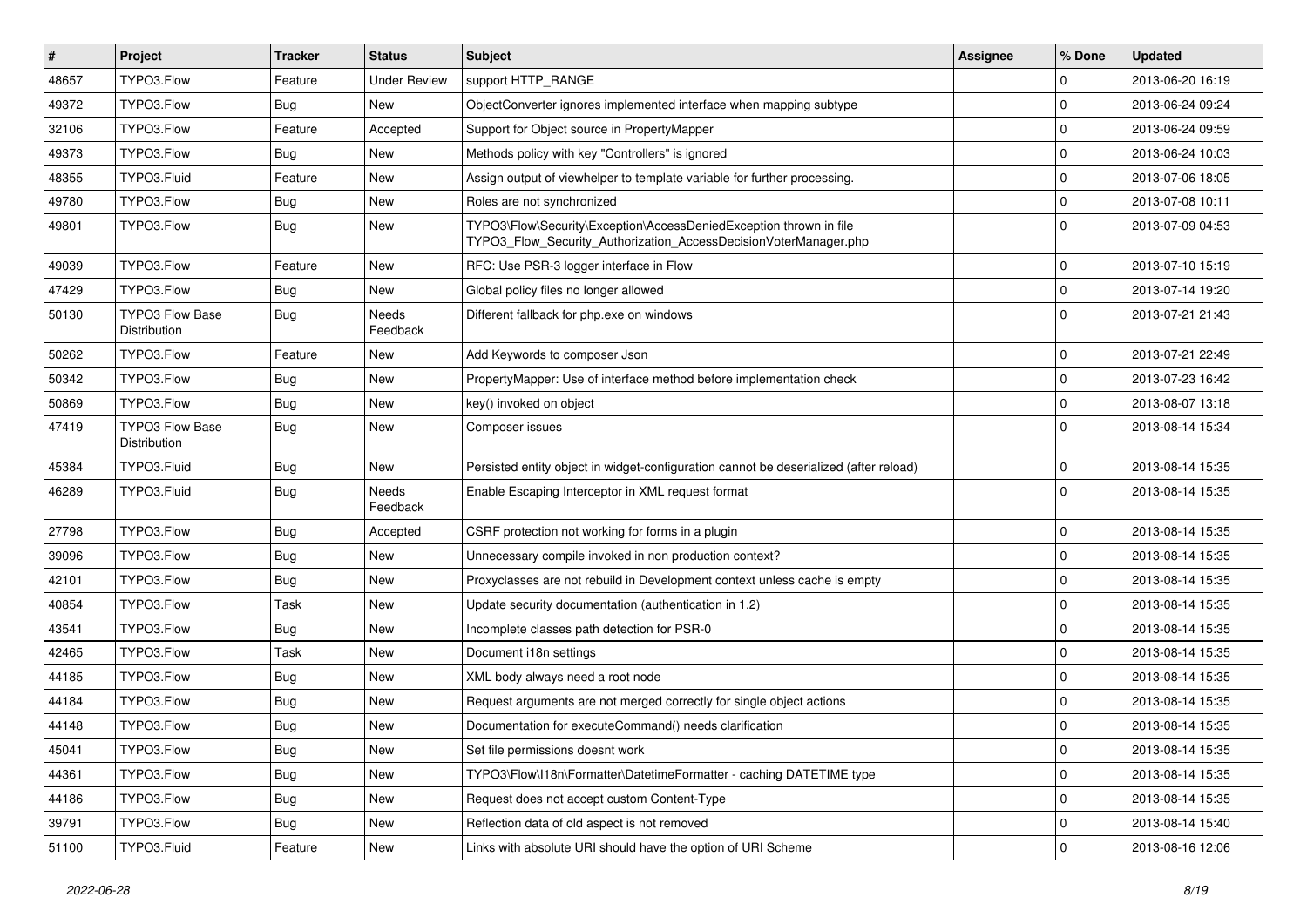| #     | Project                                | <b>Tracker</b> | <b>Status</b>       | <b>Subject</b>                                                                                        | Assignee | % Done      | <b>Updated</b>   |
|-------|----------------------------------------|----------------|---------------------|-------------------------------------------------------------------------------------------------------|----------|-------------|------------------|
| 50382 | TYPO3.Flow                             | Task           | New                 | Impossible to use arguments in CLI that are added by overriding<br>initializeCommandMethodArguments() |          |             | 2013-08-19 14:32 |
| 35709 | TYPO3.Flow                             | Task           | New                 | Implement global Command aliases                                                                      |          | $\mathbf 0$ | 2013-08-19 14:33 |
| 33069 | TYPO3.Flow                             | Task           | New                 | Make command output sparse, implement generic verbose switch                                          |          | $\mathbf 0$ | 2013-08-19 14:33 |
| 51277 | TYPO3.Fluid                            | Feature        | New                 | ViewHelper context should be aware of actual file occurrence                                          |          | $\mathbf 0$ | 2013-08-23 08:43 |
| 51286 | TYPO3.Flow                             | Task           | New                 | Custom error views should introduce a controller context somehow                                      |          | $\mathbf 0$ | 2013-08-23 11:24 |
| 51312 | TYPO3.Flow                             | Bug            | New                 | Default php error handler generates warning (when loading<br>TYPO3\Flow\Error\Exception class)        |          | $\Omega$    | 2013-08-24 16:07 |
| 47456 | TYPO3.Flow                             | Feature        | New                 | ManyToOne and OneToOne Relations of Objects passed as Action Argument are<br>loaded automatically     |          | $\Omega$    | 2013-08-28 15:11 |
| 51530 | TYPO3.Flow                             | Task           | New                 | Improve speed of Files::readDirectoryRecursively using RecursiveDirectoryIterator?                    |          | $\mathbf 0$ | 2013-08-29 19:49 |
| 49423 | TYPO3.Flow                             | Bug            | New                 | Role name and packageKey are not accessible                                                           |          | $\mathbf 0$ | 2013-09-05 10:26 |
| 51847 | TYPO3.Flow                             | Bug            | New                 | Overiding controller actions with other required parameter sets results in fatal error.               |          | 0           | 2013-09-09 10:54 |
| 52005 | TYPO3.Flow                             | Bug            | New                 | TYPO3\Flow\Error\Exception thrown in file ErrorHandler.php                                            |          | $\mathbf 0$ | 2013-09-14 14:22 |
| 51704 | TYPO3.Flow                             | Bug            | New                 | TYPO3\Flow\Error\Exception thrown in file ErrorHandler.php                                            |          | $\mathbf 0$ | 2013-09-17 08:42 |
| 46823 | TYPO3.Flow                             | Task           | Accepted            | Detect APC and APCu correctly                                                                         |          | $\mathbf 0$ | 2013-09-18 09:28 |
| 27561 | TYPO3.Flow                             | Task           | Accepted            | Complete documentation                                                                                |          | 84          | 2013-09-23 12:56 |
| 52185 | TYPO3.Flow                             | Bug            | New                 | PositionalArraySorter should detect recursive dependencies                                            |          | 0           | 2013-09-23 13:02 |
| 52419 | TYPO3.Fluid                            | Bug            | New                 | Wrong PHPDocs notation for default value inline f:translate viewhelper                                |          | $\mathbf 0$ | 2013-10-01 09:10 |
| 52430 | TYPO3.Flow                             | Bug            | New                 | Cannot convert from UUID to auto-increment ID                                                         |          | $\mathbf 0$ | 2013-10-01 15:48 |
| 40081 | TYPO3.Fluid                            | Feature        | New                 | Allow assigned variables as keys in arrays                                                            |          | $\Omega$    | 2013-10-02 09:38 |
| 52509 | <b>TYPO3 Flow Base</b><br>Distribution | Bug            | New                 | Child-Object's Identifier get's lost on Form-Submission with Validation Error                         |          | $\Omega$    | 2013-10-03 16:18 |
| 52526 | <b>TYPO3 Flow Base</b><br>Distribution | Bug            | New                 | Unfinished programming of DateTime converter                                                          |          | $\Omega$    | 2013-10-04 10:36 |
| 52280 | TYPO3.Flow                             | Task           | <b>Under Review</b> | Throw Exception if there is an array in PSR-0 autoload                                                |          | $\mathbf 0$ | 2013-10-05 11:30 |
| 52591 | TYPO3.Fluid                            | Bug            | New                 | The Pagination Widget broken for joined objects                                                       |          | $\mathbf 0$ | 2013-10-07 21:59 |
| 52590 | TYPO3.Flow                             | Feature        | New                 | Provide a way to get the Doctrine QueryBuilder                                                        |          | $\mathbf 0$ | 2013-10-11 10:39 |
| 52014 | TYPO3.Flow                             | Bug            | New                 | Migration makes fields NOT NULL even though not true                                                  |          | $\mathbf 0$ | 2013-10-15 18:27 |
| 52909 | TYPO3.Flow                             | Bug            | New                 | Class Loader fallback to non-proxy hides fatal errors                                                 |          | $\mathbf 0$ | 2013-10-17 11:24 |
| 52938 | <b>TYPO3 Flow Base</b><br>Distribution | <b>Bug</b>     | New                 | Resource stream wrapper doesn't work with foreign package                                             |          | $\Omega$    | 2013-10-18 10:31 |
| 52945 | TYPO3.Flow                             | <b>Bug</b>     | New                 | Excluded classes should only be excluded from reflection but still autoloaded                         |          | $\mathbf 0$ | 2013-10-19 12:52 |
| 51459 | TYPO3.Flow                             | Feature        | New                 | Allow catching of particular exceptions on property mapping                                           |          | 0           | 2013-10-22 13:44 |
| 53224 | TYPO3.Flow                             | Bug            | New                 | Constructor in subclass breaks call chain leading to missing identifier / uuid                        |          | $\mathbf 0$ | 2013-10-30 12:06 |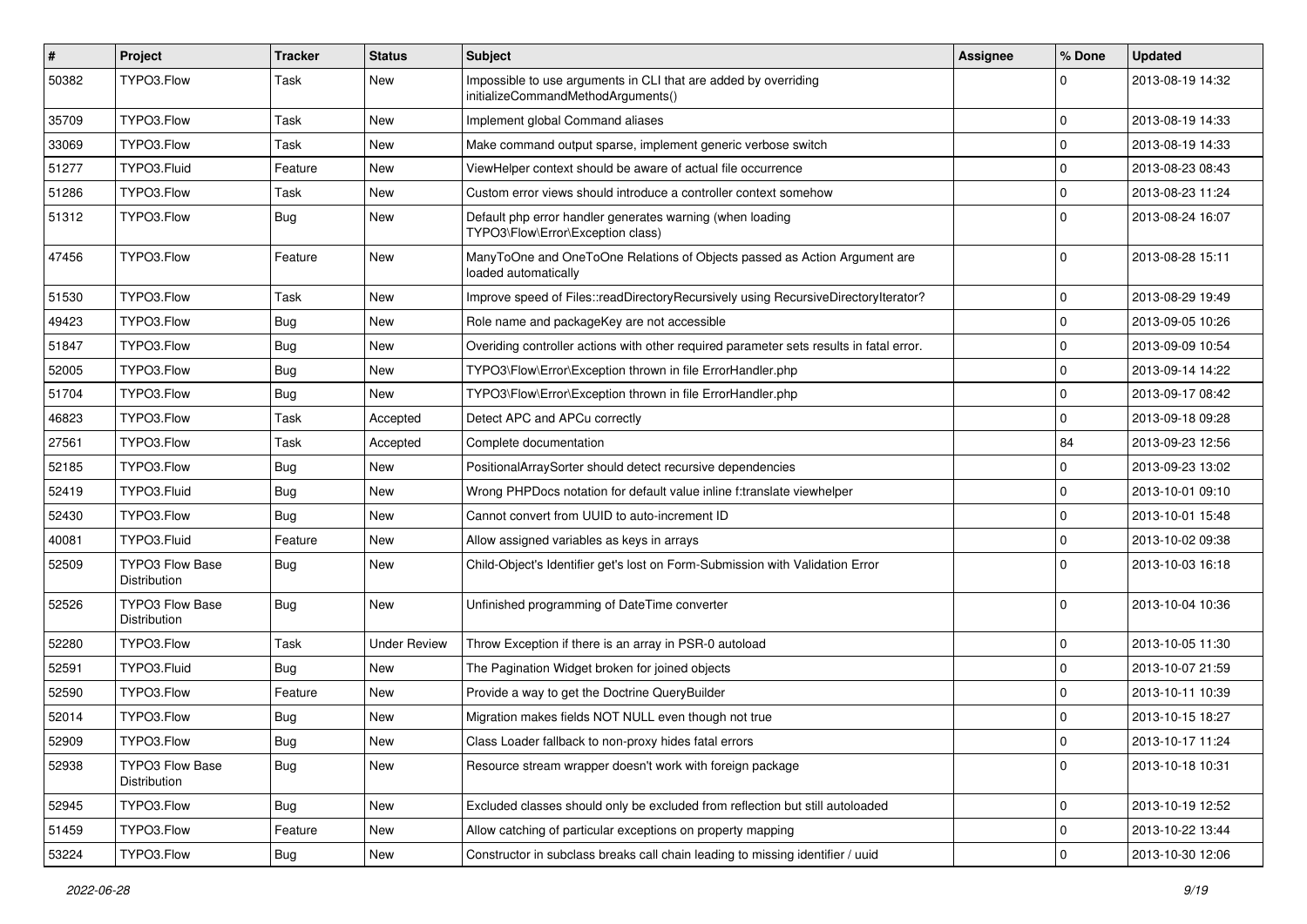| $\sharp$ | Project                                | <b>Tracker</b> | <b>Status</b>       | Subject                                                                                                | <b>Assignee</b> | % Done      | <b>Updated</b>   |
|----------|----------------------------------------|----------------|---------------------|--------------------------------------------------------------------------------------------------------|-----------------|-------------|------------------|
| 2817     | TYPO3.Flow                             | Feature        | Needs<br>Feedback   | Provide safeguard for preventing multiple submits of a form                                            |                 | $\Omega$    | 2013-10-31 13:38 |
| 7608     | TYPO3.Fluid                            | Feature        | New                 | Configurable shorthand/object accessor delimiters                                                      |                 | $\mathbf 0$ | 2013-11-07 14:08 |
| 33587    | TYPO3.Flow                             | Feature        | New                 | Automatically remove unused Resources                                                                  |                 | $\mathbf 0$ | 2013-11-11 18:21 |
| 53533    | TYPO3.Flow                             | Bug            | New                 | Class reflection assumes reverse PSR-0, can lead to fail in autoloader                                 |                 | $\mathbf 0$ | 2013-11-11 21:05 |
| 3728     | TYPO3.Flow                             | Feature        | New                 | Support arrays of objects as controller arguments                                                      |                 | $\mathbf 0$ | 2013-11-16 17:34 |
| 50255    | <b>TYPO3 Flow Base</b><br>Distribution | Bug            | New                 | Different collations runnig migrate/update                                                             |                 | $\Omega$    | 2013-11-16 23:05 |
| 53790    | TYPO3 Flow Base<br>Distribution        | Bug            | <b>New</b>          | Translation handling in Flashmessages is inconsistent to Validation errors                             |                 | $\Omega$    | 2013-11-20 10:46 |
| 34682    | TYPO3.Fluid                            | Bug            | <b>Under Review</b> | Radio Button missing checked on validation error                                                       |                 | $\mathbf 0$ | 2013-11-20 20:58 |
| 5636     | TYPO3.Fluid                            | Task           | <b>Under Review</b> | Form_RadioViewHelper and CheckBoxViewHelper miss check for existing object before<br>it is accessed.   |                 | $\Omega$    | 2013-11-22 17:14 |
| 53180    | <b>TYPO3 Flow Base</b><br>Distribution | Bug            | <b>New</b>          | InjectSettings doesnt work on inheritance (Level 2)                                                    |                 | $\Omega$    | 2013-11-26 21:46 |
| 53961    | <b>TYPO3 Flow Base</b><br>Distribution | <b>Bug</b>     | <b>New</b>          | Composer installer scripts create a .Packages folder                                                   |                 | $\Omega$    | 2013-11-28 13:06 |
| 35388    | TYPO3.Flow                             | Feature        | New                 | Use the current package as default for translations within controllers                                 |                 | $\mathbf 0$ | 2013-12-03 23:12 |
| 49600    | TYPO3.Fluid                            | Bug            | New                 | f:form tag shown as a HTML on frontend                                                                 |                 | $\mathbf 0$ | 2013-12-04 13:04 |
| 51188    | TYPO3.Flow                             | Bug            | New                 | Doctrine does not respect AOP-injected properties                                                      |                 | $\mathbf 0$ | 2013-12-07 11:13 |
| 27045    | TYPO3.Flow                             | Bug            | New                 | Introduced properties are not available in the reflection service during a compile run                 |                 | $\mathbf 0$ | 2013-12-07 11:14 |
| 54284    | TYPO3.Fluid                            | <b>Bug</b>     | New                 | Default Option for Switch/Case VH                                                                      |                 | $\mathbf 0$ | 2013-12-08 14:28 |
| 45413    | <b>TYPO3 Flow Base</b><br>Distribution | <b>Bug</b>     | <b>Under Review</b> | Overriding boolean properties using Objects yaml is broken                                             |                 | 100         | 2013-12-10 13:26 |
| 51120    | TYPO3.Flow                             | Bug            | New                 | \TYPO3\Flow\Core\Booting::buildSubprocessCommand - wrong command if passed<br>more than one parameters |                 | $\Omega$    | 2013-12-11 16:33 |
| 54373    | TYPO3 Flow Base<br>Distribution        | Task           | New                 | Rename Arrays::removeEmptyElementsRecursively to removeNullElementsRecursively                         |                 | $\Omega$    | 2013-12-13 09:35 |
| 54403    | TYPO3 Flow Base<br>Distribution        | Bug            | New                 | Resources remade when parent record updated                                                            |                 | $\Omega$    | 2013-12-13 22:39 |
| 53971    | TYPO3.Kickstart                        | Feature        | New                 | Login functionality                                                                                    |                 | $\mathbf 0$ | 2013-12-16 10:39 |
| 54549    | TYPO3.Flow                             | <b>Bug</b>     | New                 | PackageManager::createPackage is incompatible to PackageManagerInterface                               |                 | 0           | 2013-12-21 14:42 |
| 54589    | TYPO3.Flow                             | <b>Bug</b>     | New                 | Role parent is not removed from roles MM table                                                         |                 | $\mathbf 0$ | 2013-12-24 15:32 |
| 44123    | TYPO3.Flow                             | Feature        | New                 | Make the "Flow requires the PHP setting "date.timezone"" error more beautiful                          |                 | $\mathbf 0$ | 2013-12-25 01:55 |
| 54593    | <b>TYPO3 Flow Base</b><br>Distribution | <b>Bug</b>     | New                 | iniget return value has changed for $PHP \ge 5.3.0 \ge$ changed check-implementation<br>needed!        |                 | 0           | 2013-12-25 02:48 |
| 54458    | TYPO3.Flow                             | <b>Bug</b>     | New                 | Missing Version Number in packages                                                                     |                 | $\pmb{0}$   | 2013-12-28 18:13 |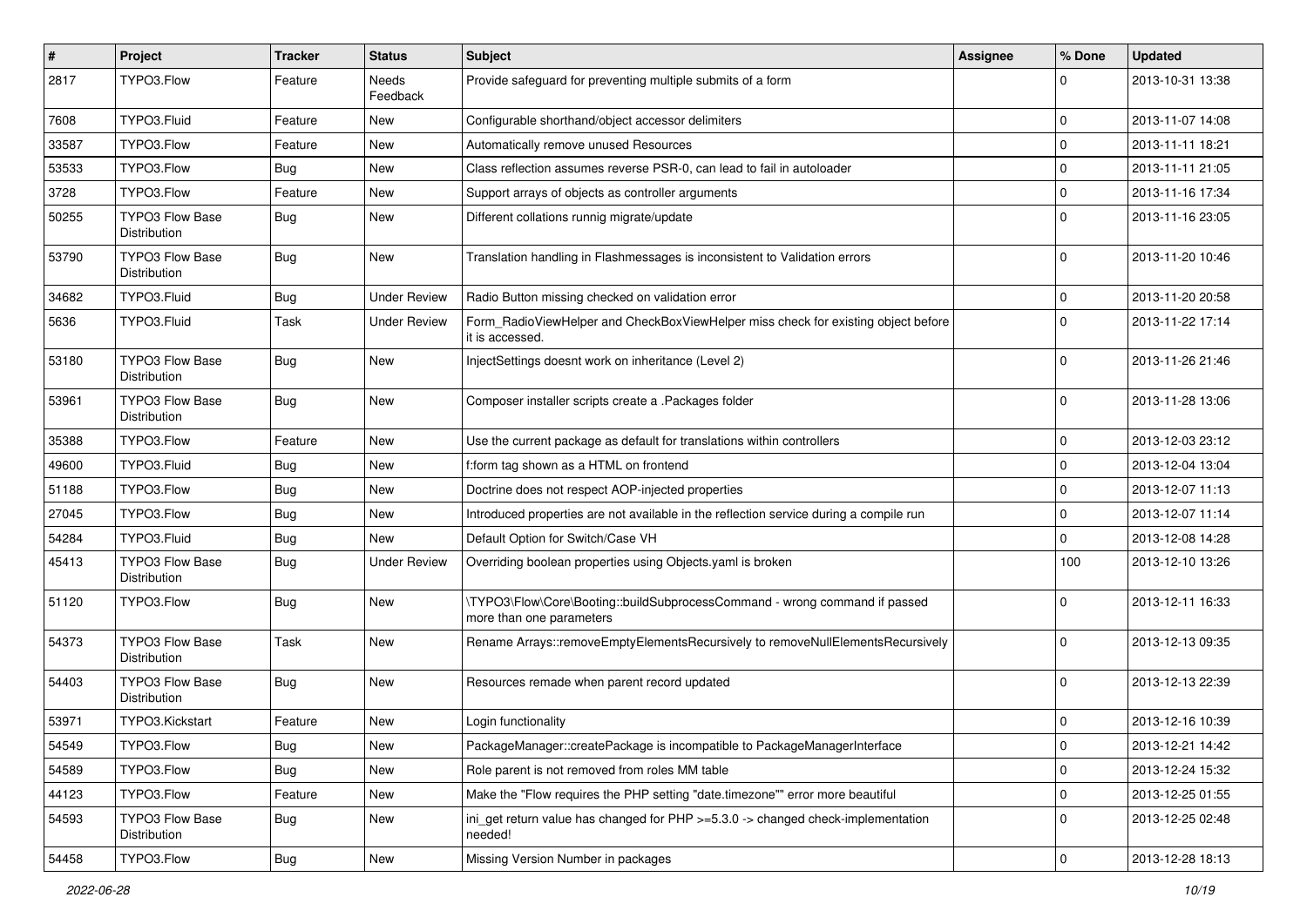| $\vert$ # | Project                                | <b>Tracker</b> | <b>Status</b>       | <b>Subject</b>                                                                                                       | <b>Assignee</b> | % Done              | <b>Updated</b>   |
|-----------|----------------------------------------|----------------|---------------------|----------------------------------------------------------------------------------------------------------------------|-----------------|---------------------|------------------|
| 53851     | TYPO3.Flow                             | <b>Bug</b>     | New                 | TYPO3\Flow\Core\Booting\Exception\SubProcessException thrown in file Scripts.php                                     |                 | 0                   | 2014-01-01 00:00 |
| 53620     | TYPO3.Flow                             | Bug            | <b>New</b>          | Move Classes/TYPO3/Flow/Composer to own Package                                                                      |                 | $\mathbf 0$         | 2014-01-01 16:02 |
| 54451     | TYPO3.Flow                             | <b>Bug</b>     | New                 | No functionality at Apache environments with suexec                                                                  |                 | 0                   | 2014-01-01 18:22 |
| 54446     | TYPO3.Flow                             | <b>Bug</b>     | New                 | Cache filebackend 'include_once'                                                                                     |                 | 0                   | 2014-01-29 15:22 |
| 51489     | TYPO3.Flow                             | Bug            | New                 | Doctrine\Common\Annotations\AnnotationException thrown in file<br>AnnotationException.php                            |                 | 0                   | 2014-02-06 10:20 |
| 54381     | TYPO3.Flow                             | Bug            | <b>New</b>          | TYPO3\Flow\Core\Booting\Exception\SubProcessException thrown in file Scripts.php                                     |                 | 0                   | 2014-02-06 11:14 |
| 55719     | TYPO3.Flow                             | Feature        | <b>New</b>          | Support additional Resource Folders                                                                                  |                 | 0                   | 2014-02-06 11:38 |
| 55831     | TYPO3.Flow                             | Feature        | New                 | Different scenarios for session settings                                                                             |                 | $\mathbf 0$         | 2014-02-10 11:21 |
| 54744     | TYPO3.Flow                             | Bug            | New                 | System.log contains many NOTICE Flow The argument "workspace" declared in<br>pointcut does not exist in method TYPO3 |                 | $\Omega$            | 2014-02-12 09:07 |
| 55937     | TYPO3.Flow                             | Bug            | <b>New</b>          | FlashMessage queue is lost                                                                                           |                 | 0                   | 2014-02-12 17:03 |
| 55958     | TYPO3.Flow                             | Task           | New                 | RFC: Use PHP 5.4 closure features for direct ObjectAccess                                                            |                 | 0                   | 2014-02-13 14:30 |
| 47236     | TYPO3.Flow                             | Bug            | Needs<br>Feedback   | Error at offset 6279 of 6338                                                                                         |                 | 0                   | 2014-02-14 09:35 |
| 45917     | TYPO3.Flow                             | Bug            | <b>New</b>          | RoutePartHandler transliteration must be improved                                                                    |                 | $\mathbf 0$         | 2014-02-17 09:13 |
| 56107     | TYPO3.Flow                             | <b>Bug</b>     | <b>New</b>          | Property mapping configuration only supports one wildcard at a time                                                  |                 | 0                   | 2014-02-19 10:33 |
| 50901     | TYPO3.Flow                             | Feature        | <b>New</b>          | @IgnoreValidation also for class fields                                                                              |                 | $\mathbf 0$         | 2014-02-21 10:01 |
| 33258     | TYPO3.Flow                             | Major Feature  | Accepted            | Implement support for Assetic                                                                                        |                 | 0                   | 2014-02-24 08:05 |
| 56237     | TYPO3.Fluid                            | Task           | <b>New</b>          | in-line (Condition) ViewHelpers should not evaluate on parsing                                                       |                 | 0                   | 2014-02-24 13:47 |
| 55957     | TYPO3.Flow                             | Task           | <b>New</b>          | RFC: Optimize AOP proxies                                                                                            |                 | 0                   | 2014-02-28 14:44 |
| 56036     | TYPO3.Flow                             | Feature        | New                 | Optimize autoloading                                                                                                 |                 | 0                   | 2014-03-03 11:15 |
| 56486     | TYPO3.Flow                             | Feature        | <b>New</b>          | Optimize the ObjectManager for performance                                                                           |                 | 0                   | 2014-03-04 17:33 |
| 56555     | TYPO3.Kickstart                        | <b>Bug</b>     | New                 | Kickstart creates wrong labels in New.html                                                                           |                 | 0                   | 2014-03-04 21:33 |
| 1907      | TYPO3.Fluid                            | Feature        | New                 | Default values for view helpers based on context                                                                     |                 | 0                   | 2014-03-10 17:53 |
| 56859     | <b>TYPO3 Flow Base</b><br>Distribution | Bug            | New                 | PHP Warning: TYPO3_Flow_Error_Exception.php not present in Data/Temporary                                            |                 | 0                   | 2014-03-13 10:30 |
| 56916     | TYPO3.Flow                             | Feature        | New                 | Support PATCH request method as of RFC5789                                                                           |                 | 0                   | 2014-03-14 16:50 |
| 56544     | TYPO3.Flow                             | Bug            | <b>New</b>          | FLOW Exception on tar package inclusion via composer                                                                 |                 | 0                   | 2014-03-20 14:38 |
| 49756     | TYPO3.Fluid                            | Feature        | <b>Under Review</b> | Select values by array key in checkbox viewhelper                                                                    |                 | $\mathbf 0$         | 2014-03-25 02:40 |
| 56744     | TYPO3.Flow                             | Feature        | New                 | stay logged in                                                                                                       |                 | $\mathbf 0$         | 2014-03-27 12:17 |
| 40064     | TYPO3.Fluid                            | <b>Bug</b>     | New                 | Multiselect is not getting persisted                                                                                 |                 | $\mathbf 0$         | 2014-03-27 22:12 |
| 57437     | TYPO3.Flow                             | Bug            | New                 | Composer package replacement is not supported                                                                        |                 | 0                   | 2014-03-30 23:12 |
| 55199     | TYPO3.Flow                             | Feature        | New                 | Avoid Buffering of Shell output                                                                                      |                 | $\mathsf{O}\xspace$ | 2014-03-31 12:34 |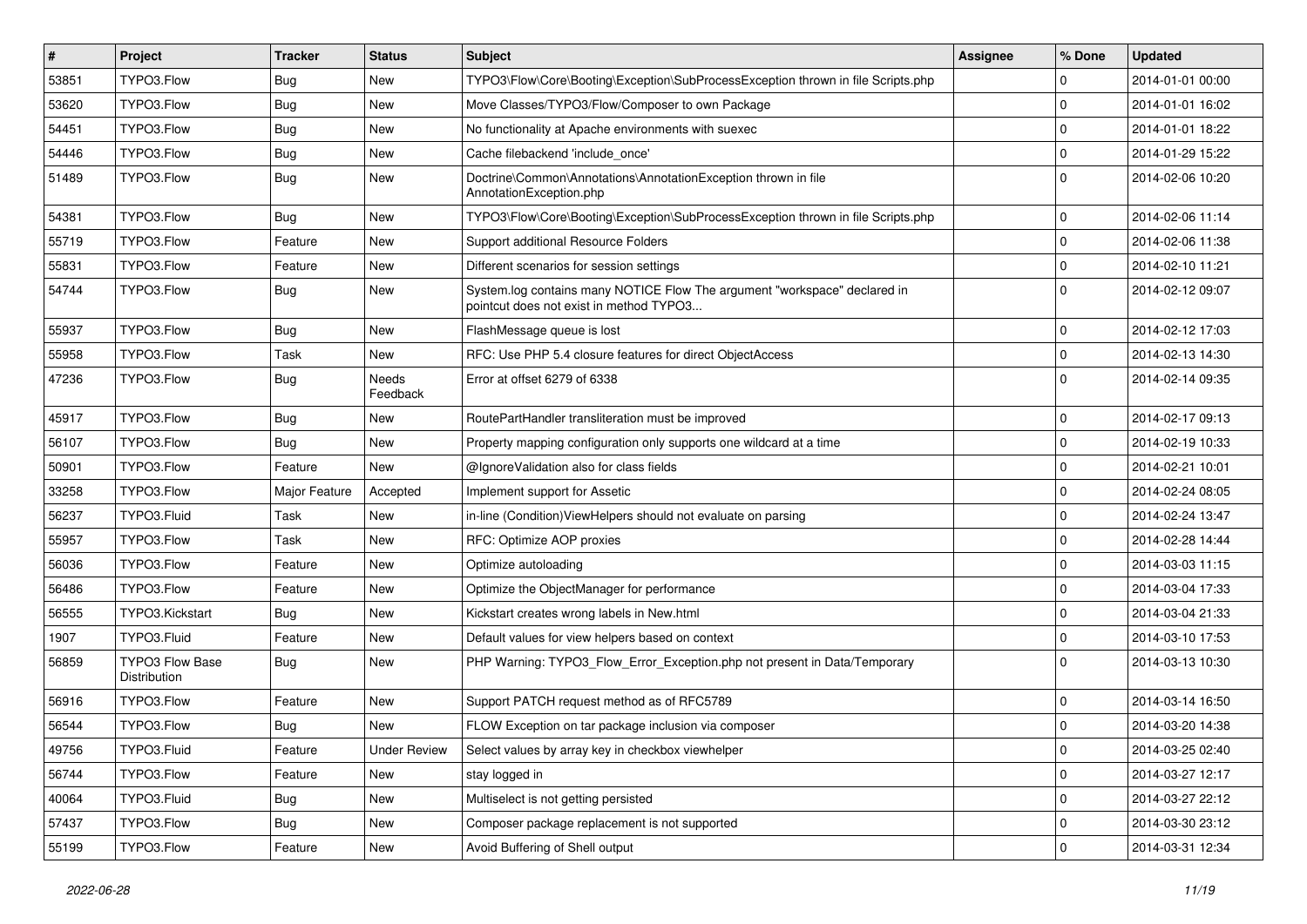| $\sharp$ | Project                                | <b>Tracker</b>   | <b>Status</b>       | <b>Subject</b>                                                                                      | <b>Assignee</b> | % Done      | <b>Updated</b>   |
|----------|----------------------------------------|------------------|---------------------|-----------------------------------------------------------------------------------------------------|-----------------|-------------|------------------|
| 57541    | TYPO3.Flow                             | Bug              | <b>Under Review</b> | Content Security: operands work intrinsically differently in Rewrite and Manual check               |                 | 0           | 2014-04-03 09:06 |
| 57374    | TYPO3.Flow                             | <b>Bug</b>       | New                 | Persisted entities saved in session are not resolved                                                |                 | $\mathbf 0$ | 2014-04-03 09:43 |
| 56556    | TYPO3.Flow                             | Feature          | New                 | support has Property and is Property                                                                |                 | $\mathbf 0$ | 2014-04-08 00:34 |
| 57763    | TYPO3.Flow                             | Feature          | New                 | Allow controller / package / action as params in<br>\TYPO3\Fluid\ViewHelpers\Form\ButtonViewHelper  |                 | $\Omega$    | 2014-04-09 12:43 |
| 56602    | TYPO3.Flow                             | Major Feature    | New                 | Handling Of Multi Identity Entities                                                                 |                 | $\mathbf 0$ | 2014-04-09 13:10 |
| 56573    | TYPO3.Flow                             | <b>Bug</b>       | <b>New</b>          | Converting by Flow\Identity                                                                         |                 | $\mathbf 0$ | 2014-04-09 13:10 |
| 57796    | TYPO3.Flow                             | Bug              | New                 | XLIFF Fails if $id ==$ nodedata                                                                     |                 | $\mathbf 0$ | 2014-04-09 21:43 |
| 57815    | TYPO3.Flow                             | Bug              | New                 | Invalid resources are saved in the persistent resources folder                                      |                 | $\mathbf 0$ | 2014-04-10 22:02 |
| 57885    | TYPO3.Fluid                            | <b>Bug</b>       | New                 | Inputs are cleared from a second form if the first form produced a vallidation error                |                 | 0           | 2014-04-14 00:00 |
| 57972    | TYPO3.Flow                             | Bug              | New                 | Missing @ManyToOne in example for resource                                                          |                 | $\mathbf 0$ | 2014-04-16 06:32 |
| 33055    | TYPO3.Flow                             | Bug              | New                 | AccessDeniedException instead of WebRedirect                                                        |                 | $\mathbf 0$ | 2014-04-17 15:54 |
| 58153    | TYPO3.Flow                             | <b>Bug</b>       | New                 | Session - Scope, Property with interface annotation fails at wakeup                                 |                 | 0           | 2014-04-24 12:46 |
| 58184    | TYPO3.Flow                             | Major Feature    | <b>New</b>          | HTTP request argument building for different use cases                                              |                 | $\mathbf 0$ | 2014-04-25 11:30 |
| 57450    | TYPO3.Flow                             | Bug              | New                 | International E-Mail addresses (umlauts, etc.) are not validated correctly                          |                 | $\mathbf 0$ | 2014-04-30 14:58 |
| 58408    | TYPO3.Flow                             | Task             | New                 | Disable manualy persisting                                                                          |                 | $\mathbf 0$ | 2014-05-02 10:58 |
| 58579    | TYPO3.Flow                             | Feature          | New                 | Adding own environment constants to Flow                                                            |                 | 50          | 2014-05-06 22:14 |
| 58744    | TYPO3.Flow                             | Bug              | New                 | Can not split configuration in settings.yaml                                                        |                 | $\mathbf 0$ | 2014-05-14 12:06 |
| 44891    | TYPO3.Flow                             | Feature          | New                 | Routes should be able to enforce http/https protocol                                                |                 | $\mathbf 0$ | 2014-05-14 19:55 |
| 58852    | TYPO3.Flow                             | <b>Bug</b>       | New                 | TYPO3\Flow\Security\Exception\AccessDeniedException should clarify which action<br>fails to execute |                 | $\Omega$    | 2014-05-16 09:36 |
| 58894    | TYPO3.Flow                             | <b>Bug</b>       | New                 | MySQL max key length exceeded during Neos setup                                                     |                 | $\mathbf 0$ | 2014-05-17 22:37 |
| 58927    | TYPO3.Flow                             | Bug              | New                 | Overlapping ressouce definitions in Policy.yaml resolved incorrectly                                |                 | 0           | 2014-05-19 15:19 |
| 58921    | TYPO3.Fluid                            | <b>Bug</b>       | New                 | f:form.* VHs crash if NOT inside f:form but followed by f:form                                      |                 | $\mathbf 0$ | 2014-05-19 15:29 |
| 53177    | TYPO3.Flow                             | Feature          | New                 | entity resource policy value support for `this`                                                     |                 | 0           | 2014-05-20 09:22 |
| 58976    | <b>TYPO3 Flow Base</b><br>Distribution | <b>Bug</b>       | New                 | debug_backtrace                                                                                     |                 | $\Omega$    | 2014-05-21 01:07 |
| 58983    | TYPO3.Fluid                            | <b>Bug</b>       | New                 | format.date does not respect linebreaks and throws exception                                        |                 | $\mathbf 0$ | 2014-05-21 10:00 |
| 58975    | TYPO3.Flow                             | <sub>l</sub> Bug | New                 | Fix command for Linux in Qucikstart documentation                                                   |                 | 100         | 2014-05-21 19:47 |
| 59019    | <b>TYPO3 Flow Base</b><br>Distribution | Suggestion       | New                 | Add marker for lazyloaded properties to \TYPO3\Flow\var dump                                        |                 | $\mathbf 0$ | 2014-05-22 10:15 |
| 59049    | TYPO3.Flow                             | Bug              | New                 | TYPO3\Flow\Error\Exception thrown in file ErrorHandler.php                                          |                 | $\mathbf 0$ | 2014-05-22 23:34 |
| 59084    | TYPO3.Flow                             | Bug              | New                 | if 403 Exception show reason                                                                        |                 | 0           | 2014-05-24 18:20 |
| 38980    | TYPO3.Flow                             | <b>Bug</b>       | New                 | ActionController: behavior of required arguments is not consistent                                  |                 | $\mathbf 0$ | 2014-05-27 14:14 |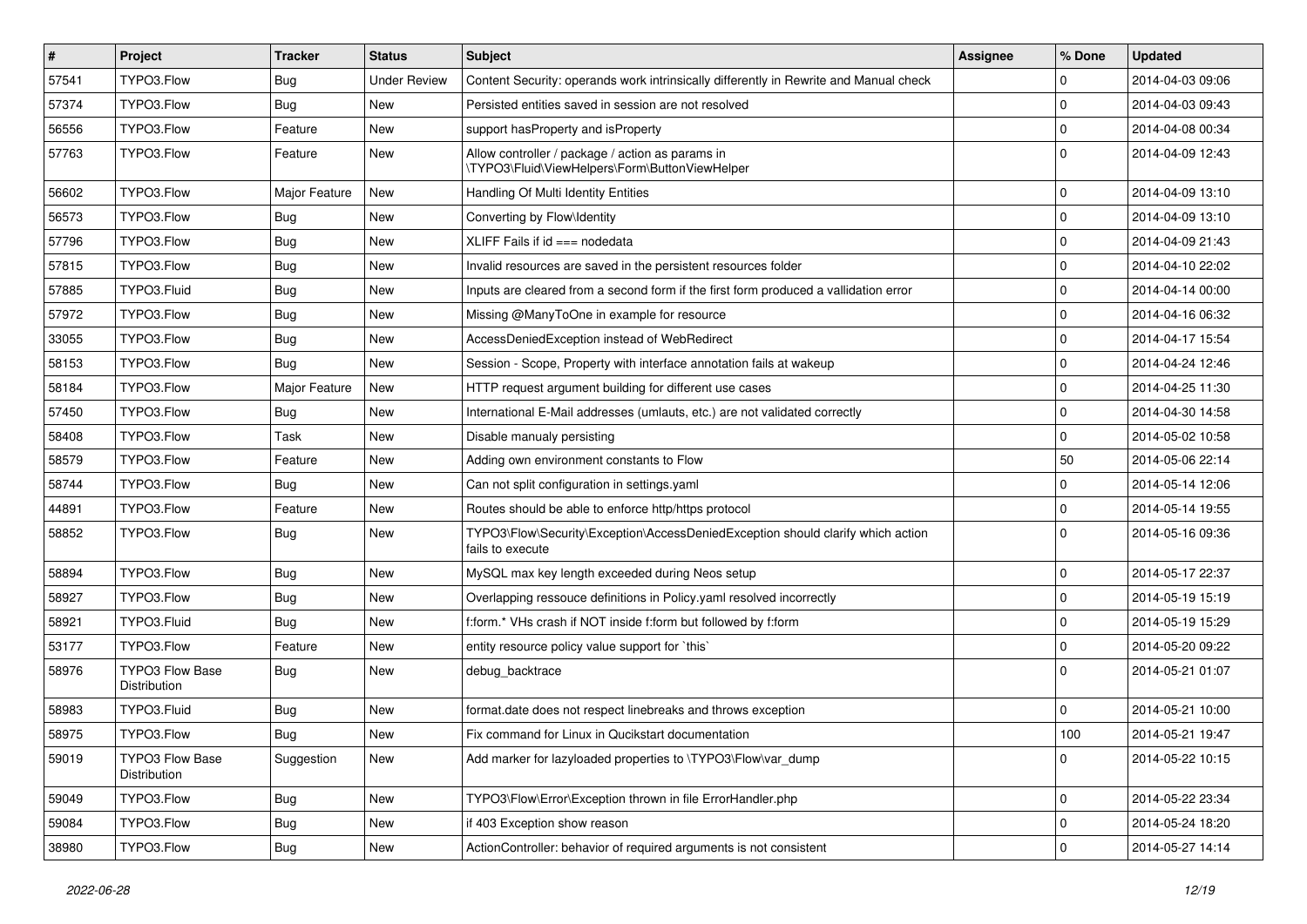| $\vert$ # | Project                         | Tracker          | <b>Status</b>       | Subject                                                                                                   | <b>Assignee</b> | % Done      | <b>Updated</b>   |
|-----------|---------------------------------|------------------|---------------------|-----------------------------------------------------------------------------------------------------------|-----------------|-------------|------------------|
| 59140     | TYPO3.Flow                      | Bug              | New                 | TYPO3\Flow\Error\Exception thrown in file ErrorHandler.php                                                |                 | $\mathbf 0$ | 2014-05-27 15:51 |
| 59244     | TYPO3.Flow                      | Feature          | New                 | Message or Container needs context                                                                        |                 | $\mathbf 0$ | 2014-05-31 11:47 |
| 59322     | TYPO3.Flow                      | <b>Bug</b>       | New                 | Mssing field exception should show missing migrations as well                                             |                 | $\mathbf 0$ | 2014-06-04 06:47 |
| 59357     | TYPO3.Flow                      | Bug              | New                 | Using the PackageManager directly instead of the Interface results in unexpected<br>behavior              |                 | $\Omega$    | 2014-06-05 14:34 |
| 59023     | TYPO3.Flow                      | <b>Bug</b>       | New                 | BooleanConverter should not convert empty values to boolean                                               |                 | $\mathbf 0$ | 2014-06-10 14:04 |
| 59747     | TYPO3.Flow                      | <b>Bug</b>       | <b>New</b>          | TYPO3\Flow\Error\Exception thrown in file ErrorHandler.php                                                |                 | $\mathbf 0$ | 2014-06-20 21:28 |
| 58996     | TYPO3.Flow                      | Bug              | New                 | ResourceManager adding to persistence                                                                     |                 | $\mathbf 0$ | 2014-06-25 14:38 |
| 59878     | TYPO3.Flow                      | <b>Bug</b>       | New                 | TYPO3\Flow\Core\Booting\Exception\SubProcessException thrown in file Scripts.php                          |                 | $\mathbf 0$ | 2014-06-25 15:29 |
| 60003     | TYPO3.Fluid                     | Feature          | New                 | Add required-Attribute to f:form.password                                                                 |                 | $\mathbf 0$ | 2014-06-30 16:53 |
| 60095     | TYPO3.Flow                      | Feature          | <b>Under Review</b> | LockManager's LockHoldingStackPage should be configurable                                                 |                 | $\mathbf 0$ | 2014-07-07 11:15 |
| 60181     | TYPO3.Fluid                     | Feature          | New                 | Caching mechanism for Fluid Views/Templates                                                               |                 | $\mathbf 0$ | 2014-07-08 13:18 |
| 60271     | TYPO3.Fluid                     | Feature          | New                 | Paginate viewhelper, should also support arrays                                                           |                 | $\mathbf 0$ | 2014-07-11 13:19 |
| 44234     | TYPO3.Fluid                     | Bug              | <b>Under Review</b> | selectViewHelper's sorting does not respect locale collation                                              |                 | $\mathbf 0$ | 2014-07-31 17:15 |
| 60856     | TYPO3.Fluid                     | <b>Bug</b>       | New                 | Target attribute not supported by the form viewhelper                                                     |                 | $\mathbf 0$ | 2014-08-08 13:14 |
| 61043     | TYPO3.Flow                      | Task             | <b>New</b>          | Rename ClassSchema to ModelSchema                                                                         |                 | $\mathbf 0$ | 2014-08-18 23:20 |
| 50888     | TYPO3.Fluid                     | Bug              | <b>Under Review</b> | WSOD by changing name of section and if Fluid caches are generated                                        |                 | $\mathbf 0$ | 2014-08-26 15:52 |
| 44684     | TYPO3 Flow Base<br>Distribution | Bug              | <b>New</b>          | Authorization header redirect in .htaccess strips the Basic-prefix                                        |                 | $\Omega$    | 2014-09-16 23:41 |
| 49011     | TYPO3.Flow                      | <b>Bug</b>       | <b>Under Review</b> | Support executing TYPO3.Flow inside a PHAR                                                                |                 | $\mathbf 0$ | 2014-10-03 15:21 |
| 40418     | TYPO3.Flow                      | Feature          | Needs<br>Feedback   | Add an option to flow3:cache:flush thats keeps user sessions active                                       |                 | $\Omega$    | 2014-10-03 20:17 |
| 62009     | TYPO3.Flow                      | Bug              | <b>New</b>          | Rewrite URI Filename could be empty                                                                       |                 | $\mathbf 0$ | 2014-10-07 11:03 |
| 62292     | TYPO3.Flow                      | Major Feature    | New                 | Support for entity translation                                                                            |                 | $\mathbf 0$ | 2014-10-17 03:18 |
| 62346     | TYPO3.Fluid                     | Feature          | New                 | f:comment should have high precende                                                                       |                 | $\mathbf 0$ | 2014-10-20 11:33 |
| 37405     | TYPO3.Flow                      | Feature          | <b>Under Review</b> | When changing a property wich is used in routing the Link-VH should direkt to the new<br>properties value |                 | $\Omega$    | 2014-11-02 18:25 |
| 62740     | TYPO3.Flow                      | Bug              | <b>New</b>          | Add check on literal in TypeHandlingUtility::isCollectionType                                             |                 | $\mathbf 0$ | 2014-11-06 20:06 |
| 59442     | TYPO3.Flow                      | Bug              | <b>Under Review</b> | Composite primary keys including foreign entity don't work                                                |                 | $\mathbf 0$ | 2014-11-27 09:34 |
| 59366     | TYPO3.Flow                      | <b>Bug</b>       | <b>Under Review</b> | fix* lifecycle callbacks should not be registered for unproxied entities                                  |                 | 0           | 2014-11-27 09:41 |
| 54037     | TYPO3.Flow                      | Feature          | <b>Under Review</b> | JsonView accepts encoding options                                                                         |                 | $\mathbf 0$ | 2014-12-14 11:46 |
| 47073     | TYPO3.Flow                      | <b>Bug</b>       | New                 | Cookie causes Error after Update                                                                          |                 | $\mathsf 0$ | 2014-12-16 11:59 |
| 43082     | TYPO3.Flow                      | Feature          | Needs<br>Feedback   | Add CLI support for scaffolding models, views, controller                                                 |                 | $\mathbf 0$ | 2015-01-05 11:39 |
| 59858     | TYPO3.Kickstart                 | <sub>I</sub> Bug | New                 | Property <path>\CoffeeBean::\$Persistence Object Identifier does not exist</path>                         |                 | $\mathbf 0$ | 2015-01-13 12:20 |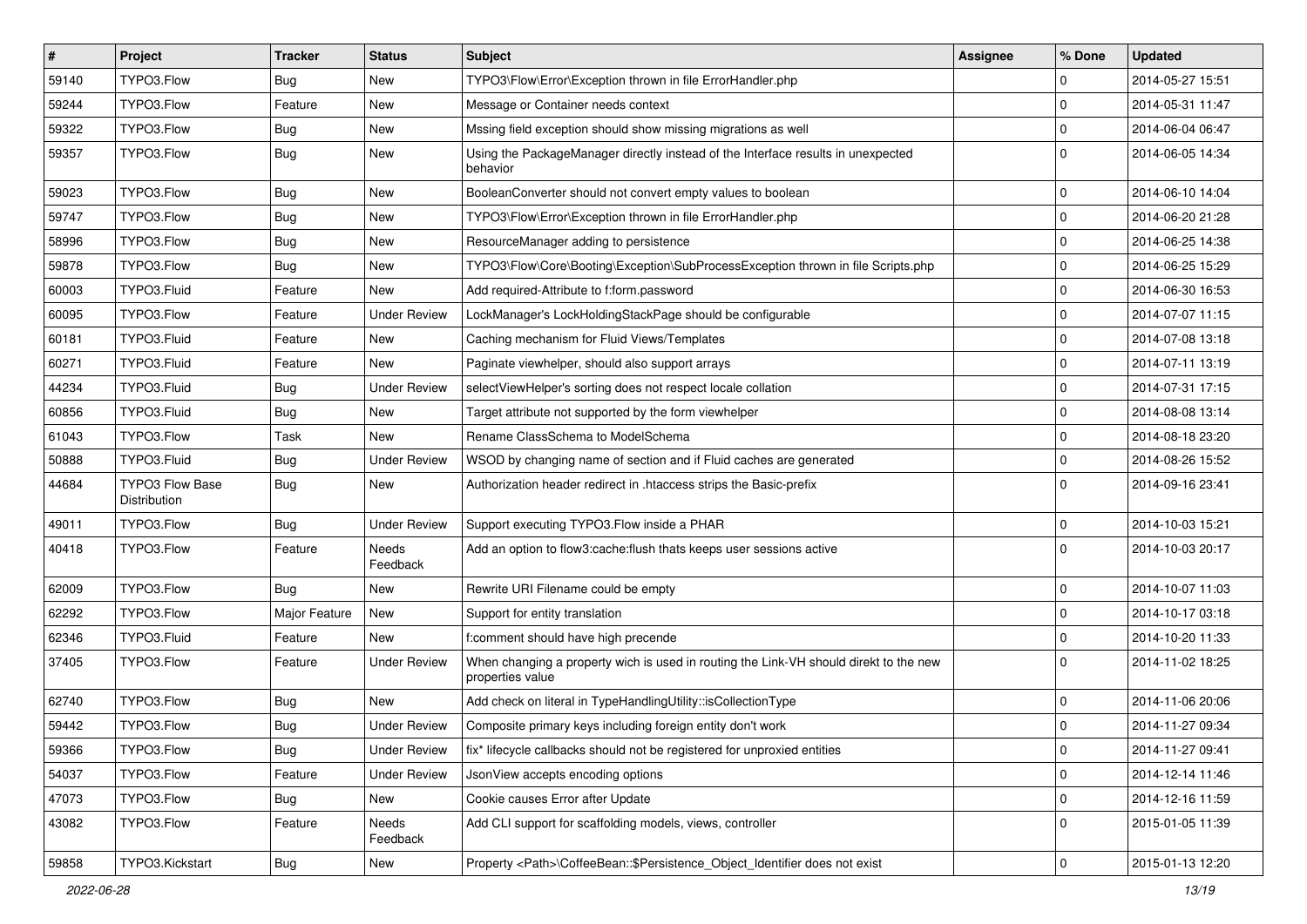| $\vert$ # | Project                                | <b>Tracker</b> | <b>Status</b>       | Subject                                                                               | <b>Assignee</b> | % Done              | <b>Updated</b>   |
|-----------|----------------------------------------|----------------|---------------------|---------------------------------------------------------------------------------------|-----------------|---------------------|------------------|
| 3153      | TYPO3.Flow                             | Feature        | New                 | Support of action based filter rules defined by annotation.                           |                 | $\mathbf 0$         | 2015-01-25 18:23 |
| 46257     | TYPO3.Fluid                            | Feature        | <b>Under Review</b> | Add escape sequence support for Fluid                                                 |                 | $\mathbf 0$         | 2015-01-26 09:00 |
| 64842     | TYPO3.Flow                             | Feature        | <b>New</b>          | Validation of Property should also happen before Property Mapping.                    |                 | $\mathbf 0$         | 2015-02-04 10:35 |
| 55954     | TYPO3.Flow                             | <b>Bug</b>     | New                 | Associations to ValueObjects should not be cascade all'd                              |                 | $\mathbf 0$         | 2015-02-05 11:00 |
| 54046     | TYPO3.Flow                             | <b>Bug</b>     | New                 | Removal of ValueObjects from a ManyToMany relationship is not possible                |                 | $\mathbf 0$         | 2015-02-05 11:01 |
| 64342     | <b>TYPO3 Flow Base</b><br>Distribution | Bug            | New                 | ResourceManager->deleteResource() leaves database entry                               |                 | $\Omega$            | 2015-02-12 21:51 |
| 47191     | TYPO3.Flow                             | Feature        | <b>Under Review</b> | Make (property) Validators aware of parent class and the property they belong to      |                 | $\mathbf 0$         | 2015-02-13 18:25 |
| 55953     | TYPO3.Flow                             | Task           | New                 | Repair and streamline ValueObject support                                             |                 | 50                  | 2015-02-16 00:30 |
| 56601     | TYPO3.Flow                             | Bug            | <b>Under Review</b> | PersistenceManager wrong handling of ORM\ld                                           |                 | $\mathbf 0$         | 2015-02-16 17:56 |
| 51763     | TYPO3.Flow                             | <b>Bug</b>     | <b>New</b>          | HttpRequest always returns content of the current request                             |                 | $\mathbf 0$         | 2015-02-20 12:53 |
| 56856     | TYPO3.Flow                             | <b>Bug</b>     | <b>Under Review</b> | Fix StandardView Template                                                             |                 | $\mathbf 0$         | 2015-02-25 11:25 |
| 42520     | TYPO3.Flow                             | Bug            | New                 | Cache must be flushed globally for package state changes                              |                 | $\mathbf 0$         | 2015-02-25 17:45 |
| 51183     | <b>TYPO3 Flow Base</b><br>Distribution | Task           | New                 | <b>CLI improvements</b>                                                               |                 | 50                  | 2015-02-25 17:45 |
| 65424     | TYPO3.Fluid                            | Bug            | <b>Under Review</b> | SelectViewHelper must respect option(Value Label)Field for arrays                     |                 | 0                   | 2015-02-28 22:23 |
| 54181     | TYPO3.Flow                             | <b>Bug</b>     | New                 | Use date_default_timezone_get() instead of ini_get('date.timezone')                   |                 | $\mathbf 0$         | 2015-06-01 18:54 |
| 51676     | TYPO3.Flow                             | Feature        | <b>Under Review</b> | Support of symlinks for Resources                                                     |                 | 100                 | 2015-06-13 12:51 |
| 52536     | TYPO3.Fluid                            | <b>Bug</b>     | <b>Under Review</b> | Errorclass not set if no property-attribute set                                       |                 | $\mathbf 0$         | 2016-01-06 10:02 |
| 33215     | TYPO3.Fluid                            | Feature        | New                 | RFC: Dynamic values in ObjectAccess paths                                             |                 | $\mathbf 0$         | 2016-04-15 09:26 |
| 58622     | TYPO3.Flow                             | Feature        | New                 | Clearer Exception: Array to string conversion                                         |                 | 0                   | 2016-06-13 18:15 |
| 47006     | TYPO3.Fluid                            | <b>Bug</b>     | <b>Under Review</b> | widget identifier are not unique                                                      |                 | $\mathbf 0$         | 2017-02-09 15:45 |
| 44542     | TYPO3.Flow                             | Task           | New                 | Mention the risk of requestPatterns regarding foreign package's SecurityContext usage | Adrian Föder    | 0                   | 2013-01-17 18:39 |
| 45851     | TYPO3.Flow                             | Feature        | Needs<br>Feedback   | Allow referencing environment variables in Settings.yaml                              | Adrian Föder    | $\mathbf 0$         | 2013-04-30 14:12 |
| 48167     | TYPO3.Flow                             | Feature        | Accepted            | Command line account and role browsing                                                | Adrian Föder    | $\mathbf 0$         | 2013-05-21 13:28 |
| 49566     | TYPO3.Flow                             | Bug            | New                 | NULL source values are not handled correctly                                          | Adrian Föder    | $\mathbf 0$         | 2013-07-02 08:21 |
| 49806     | TYPO3.Flow                             | Task           | Accepted            | Date formatting should care about the time zone                                       | Adrian Föder    | $\mathbf 0$         | 2013-07-09 10:16 |
| 51972     | TYPO3.Flow                             | Bug            | New                 | Joins for every deep property constraint make cartesian selection                     | Adrian Föder    | 0                   | 2013-09-13 10:04 |
| 49025     | TYPO3.Flow                             | Task           | <b>Under Review</b> | Dynamic locale detection / determination                                              | Adrian Föder    | 0                   | 2013-12-28 10:48 |
| 54195     | TYPO3.Fluid                            | Task           | New                 | Rename and move FormViewHelper's errorClass value, currently 'f3-form-error'          | Adrian Föder    | $\mathsf{O}\xspace$ | 2014-02-15 12:19 |
| 56074     | TYPO3 Flow Base<br>Distribution        | <b>Bug</b>     | New                 | Parse errors cause meaningless Flow exception messages.                               | Adrian Föder    | $\mathbf 0$         | 2014-02-18 14:14 |
| 51239     | TYPO3.Fluid                            | <b>Bug</b>     | <b>Under Review</b> | AbstractViewHelper use incorrect method signature for "\$this->systemLogger->log()"   | Adrian Föder    | 0                   | 2014-04-11 11:17 |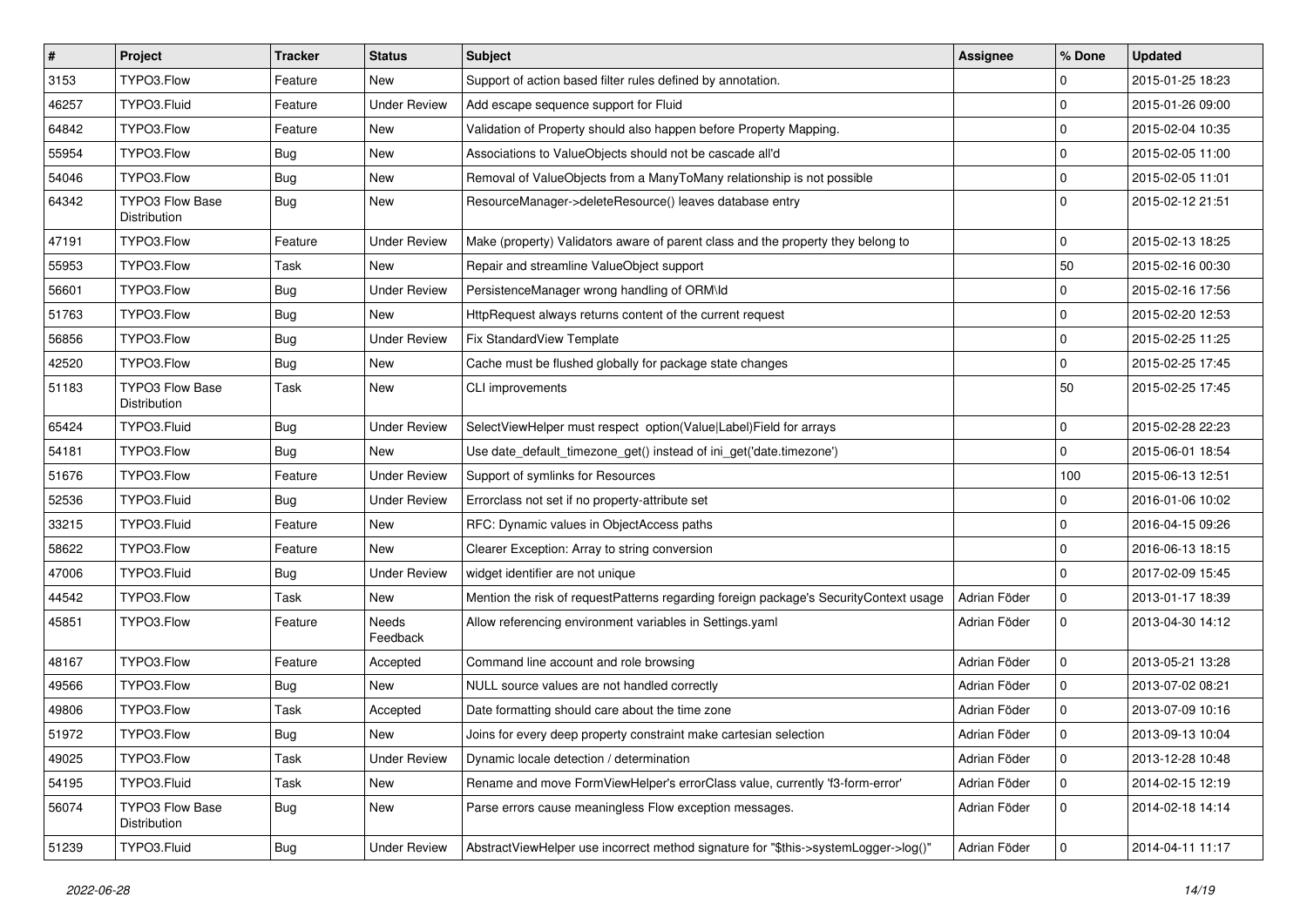| #     | Project                         | <b>Tracker</b> | <b>Status</b>       | Subject                                                                                            | <b>Assignee</b>             | % Done      | <b>Updated</b>   |
|-------|---------------------------------|----------------|---------------------|----------------------------------------------------------------------------------------------------|-----------------------------|-------------|------------------|
| 51809 | TYPO3.Flow                      | Bug            | <b>Under Review</b> | Commit "[BUGFIX] Published resources don't support symlinks" produces an fatal error<br>on Windows | Adrian Föder                | 100         | 2015-06-13 12:51 |
| 47339 | TYPO3.Flow                      | Feature        | Needs<br>Feedback   | Allow RequestHandlers to get the current Request injected                                          | Alexander Berl              | 0           | 2013-05-21 13:28 |
| 48532 | TYPO3.Flow                      | Bug            | <b>Under Review</b> | JsonView Configuration behaves differently for arrays and objects                                  | Alexander Berl              | $\mathbf 0$ | 2014-06-11 15:53 |
| 48596 | TYPO3.Flow                      | Bug            | <b>Under Review</b> | Ignored Tags configuration should be easier to configure from packages                             | Alexander Berl              | $\mathbf 0$ | 2015-02-14 13:00 |
| 59672 | TYPO3.Flow                      | Feature        | <b>Under Review</b> | Add support for Doctrine 2.5 embeddables                                                           | Alexander Berl              | $\Omega$    | 2015-04-08 17:42 |
| 6603  | TYPO3.Flow                      | Feature        | New                 | Provide a policy management API                                                                    | Andreas<br>Förthner         | $\Omega$    | 2010-10-20 11:39 |
| 6601  | TYPO3.Flow                      | Task           | On Hold             | Introduce a new roles definition syntax including runtime constraints                              | Andreas<br>Förthner         | $\Omega$    | 2010-10-20 11:39 |
| 6602  | TYPO3.Flow                      | Feature        | New                 | Implement after invocation handling                                                                | Andreas<br>Förthner         | $\Omega$    | 2011-01-07 11:15 |
| 29387 | TYPO3.Flow                      | Feature        | Needs<br>Feedback   | A token with wrong credentials should throw an exception                                           | Andreas<br>Förthner         | $\Omega$    | 2011-08-31 15:32 |
| 35420 | TYPO3 Flow Base<br>Distribution | Suggestion     | New                 | Review use of try / catch in the Security Framework                                                | Andreas<br>Förthner         | $\Omega$    | 2012-03-31 00:00 |
| 3619  | TYPO3.Flow                      | Feature        | New                 | Implement System Policy Support/System Security                                                    | Andreas<br>Förthner         | $\Omega$    | 2012-05-21 16:15 |
| 3621  | TYPO3.Flow                      | Feature        | New                 | Implement dynamic firewall filter registration                                                     | Andreas<br>Förthner         | $\mathbf 0$ | 2012-05-21 16:15 |
| 40824 | TYPO3.Flow                      | Bug            | Needs<br>Feedback   | Modified action controller methods not detected properly                                           | Andreas<br>Förthner         | $\Omega$    | 2012-10-01 20:33 |
| 5442  | TYPO3.Flow                      | Feature        | New                 | Destroy session / logout user on deleting an account                                               | Andreas<br>Förthner         | $\Omega$    | 2012-10-25 08:46 |
| 38065 | TYPO3.Flow                      | Feature        | <b>New</b>          | Implement content security for DQL queries                                                         | Andreas<br>Förthner         | $\Omega$    | 2013-05-21 13:28 |
| 9968  | TYPO3.Flow                      | Feature        | New                 | Promote security publishing configuration automatically when persisting models                     | Andreas<br>Förthner         | $\Omega$    | 2013-12-09 22:03 |
| 50395 | TYPO3.Flow                      | Bug            | Accepted            | Route cache caches routes for non dispatchable requests                                            | <b>Bastian</b><br>Waidelich | $\Omega$    | 2013-10-14 12:00 |
| 53350 | TYPO3.Flow                      | Bug            | Accepted            | Trying to create a Link in an Template in CLI Context should provide a helpful exception           | Bastian<br>Waidelich        | $\Omega$    | 2013-11-05 15:00 |
| 45405 | TYPO3.Flow                      | <b>Bug</b>     | Accepted            | Uncaught Exception in DynamicRoutePart                                                             | Bastian<br>Waidelich        | 0           | 2014-03-05 11:19 |
| 58773 | TYPO3.Flow                      | <b>Bug</b>     | Accepted            | Improve NoMatchingRouteException                                                                   | Bastian<br>Waidelich        | 0           | 2014-05-13 15:59 |
| 58494 | TYPO3.Flow                      | Bug            | Needs<br>Feedback   | Inifinite redirects if index.php presents in URI                                                   | Bastian<br>Waidelich        | $\mathbf 0$ | 2014-05-25 11:29 |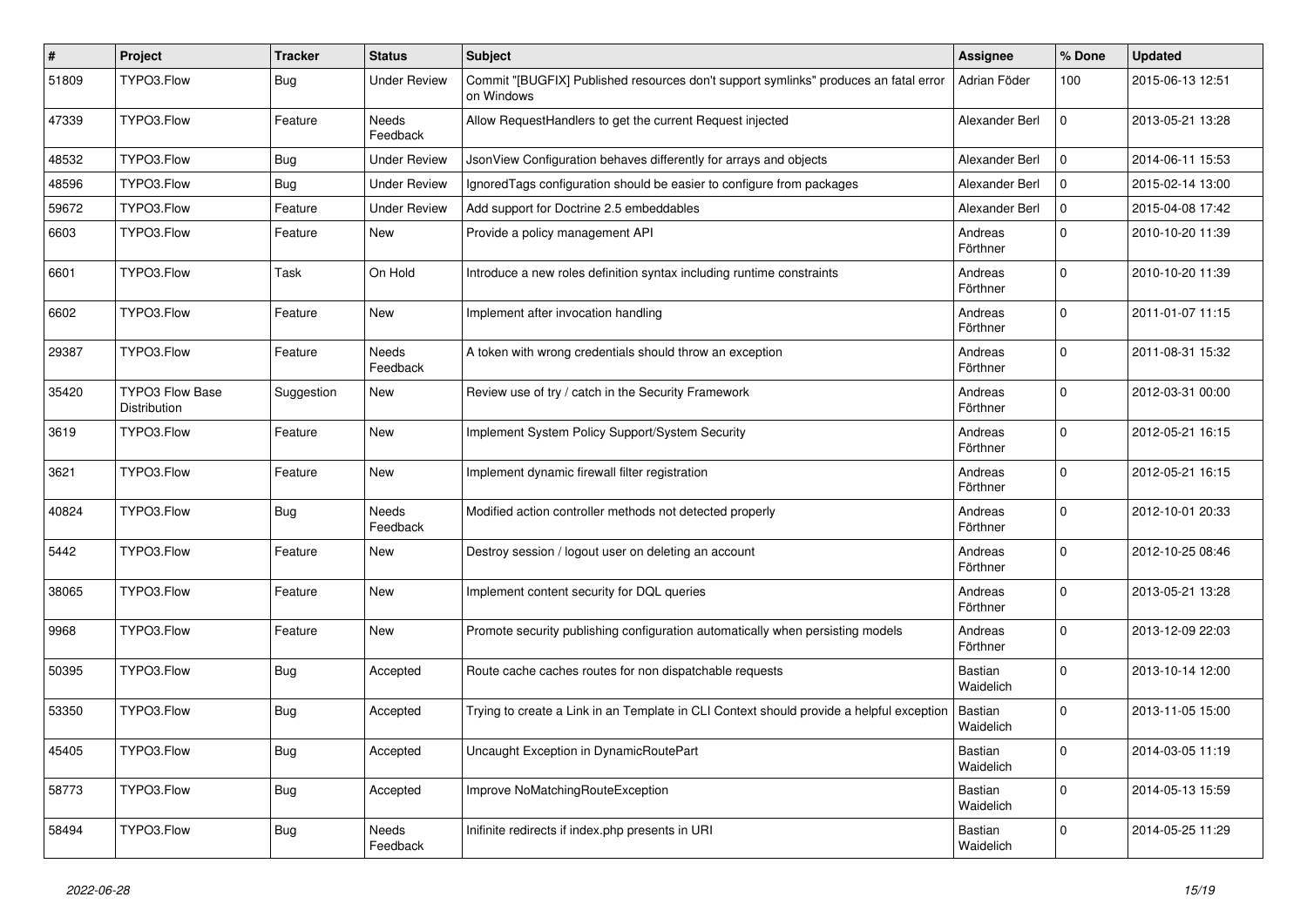| $\vert$ # | Project                                | <b>Tracker</b> | <b>Status</b>            | <b>Subject</b>                                                                                                       | <b>Assignee</b>             | % Done       | <b>Updated</b>   |
|-----------|----------------------------------------|----------------|--------------------------|----------------------------------------------------------------------------------------------------------------------|-----------------------------|--------------|------------------|
| 58862     | TYPO3.Fluid                            | Bug            | Needs<br>Feedback        | FormViewHelper doesn't accept NULL as value for \$arguments                                                          | <b>Bastian</b><br>Waidelich | $\Omega$     | 2014-06-04 12:49 |
| 53806     | TYPO3.Fluid                            | Bug            | Under Review             | Paginate widget maximumNumberOfLinks rendering wrong number of links                                                 | Bastian<br>Waidelich        | $\Omega$     | 2014-06-18 12:13 |
| 59057     | TYPO3.Fluid                            | <b>Bug</b>     | <b>Under Review</b>      | Hidden empty value fields shoud be disabled when related field is disabled                                           | Bastian<br>Waidelich        | $\Omega$     | 2014-06-18 17:23 |
| 37302     | TYPO3.Flow                             | Bug            | Needs<br>Feedback        | NumberValidator                                                                                                      | Carsten Bleicker   0        |              | 2013-07-03 08:36 |
| 26986     | TYPO3.Flow                             | Feature        | Accepted                 | Debug toolbar                                                                                                        | Christian Müller            | $\mathbf 0$  | 2012-06-08 20:41 |
| 33628     | TYPO3.Fluid                            | <b>Bug</b>     | <b>Needs</b><br>Feedback | Multicheckboxes (multiselect) for Collections don't work                                                             | Christian Müller            | $\Omega$     | 2012-06-28 10:27 |
| 45253     | TYPO3.Flow                             | Task           | Accepted                 | Throw exception in PointcutMethodNameFilter if given method's argument does not<br>match the actual method signature | Christian Müller            | $\Omega$     | 2013-03-07 16:33 |
| 47423     | <b>TYPO3 Flow Base</b><br>Distribution | Task           | Under Review             | Decouple TYPO3.Party from Flow                                                                                       | Christian Müller            | $\Omega$     | 2013-04-22 09:34 |
| 30890     | TYPO3.Flow                             | Feature        | Accepted                 | Developer Toolbar                                                                                                    | Christian Müller            | $\Omega$     | 2013-05-21 13:28 |
| 46974     | TYPO3.Flow                             | <b>Bug</b>     | Accepted                 | Original and Proxy class in one file makes it difficult to reach 100% code coverage for<br>functional tests          | Christian Müller            | $\mathbf 0$  | 2013-05-21 13:28 |
| 48898     | TYPO3.Flow                             | <b>Bug</b>     | <b>New</b>               | configuration for roles fails if one of Policy yaml files contain empty "roles array"                                | Christian Müller            | $\mathbf 0$  | 2013-06-05 19:06 |
| 46425     | TYPO3.Flow                             | Task           | <b>Under Review</b>      | DI proxy classes use raw reflection instead of RelfectionService                                                     | Christian Müller            | $\Omega$     | 2013-08-14 15:35 |
| 54146     | TYPO3.Flow                             | <b>Bug</b>     | <b>New</b>               | Different sorting of arguments in ACL Patterns doesnt work                                                           | Christian Müller            | $\mathbf 0$  | 2013-12-02 19:23 |
| 55008     | TYPO3.Fluid                            | <b>Bug</b>     | <b>Under Review</b>      | Interceptors should be used in Partials                                                                              | Christian Müller            | $\mathbf 0$  | 2014-01-15 08:44 |
| 34134     | TYPO3.Flow                             | <b>Bug</b>     | <b>Needs</b><br>Feedback | PropertyMapper throws unnecessary exception                                                                          | Christian Müller            | $\Omega$     | 2014-02-19 10:14 |
| 3725      | TYPO3.Fluid                            | Feature        | <b>New</b>               | <b>CSS Engine</b>                                                                                                    | Christian Müller            | $\Omega$     | 2014-04-03 13:24 |
| 55870     | TYPO3.Flow                             | Feature        | <b>New</b>               | Enhance f:form.textfield or add a f:form.datefield VH with enhanced validation and<br>propertymapping                | Christian Müller            | $\mathbf 0$  | 2014-04-15 12:32 |
| 8923      | TYPO3.Flow                             | Task           | <b>Under Review</b>      | Provide a Nginx Server Configuration for FLOW3                                                                       | Christian Müller            | $\mathbf 0$  | 2014-06-19 16:34 |
| 55306     | TYPO3.Flow                             | <b>Bug</b>     | <b>Under Review</b>      | Filenames should not exceed 255 characters                                                                           | Christian Müller            | $\mathbf 0$  | 2015-10-04 21:35 |
| 41832     | TYPO3.Flow                             | Task           | <b>New</b>               | Improve error handling for incompatible packages                                                                     | Christian Jul<br>Jensen     | $\mathbf{0}$ | 2012-10-10 14:44 |
| 41900     | TYPO3.Flow                             | Feature        | Accepted                 | Check for duplicate PSR-0 autoload namespaces                                                                        | Christian Jul<br>Jensen     | $\mathbf{0}$ | 2013-05-21 13:28 |
| 1856      | TYPO3.Flow                             | Feature        | New                      | The Package Manager checks dependencies between packages on each activation /<br>deactivation                        | Christopher<br>Hlubek       | $\mathbf 0$  | 2010-10-20 11:39 |
| 37095     | TYPO3.Fluid                            | Feature        | <b>New</b>               | It should be possible to set a different template on a Fluid TemplateView inside an<br>action                        | Christopher<br>Hlubek       | $\mathbf 0$  | 2012-05-11 13:54 |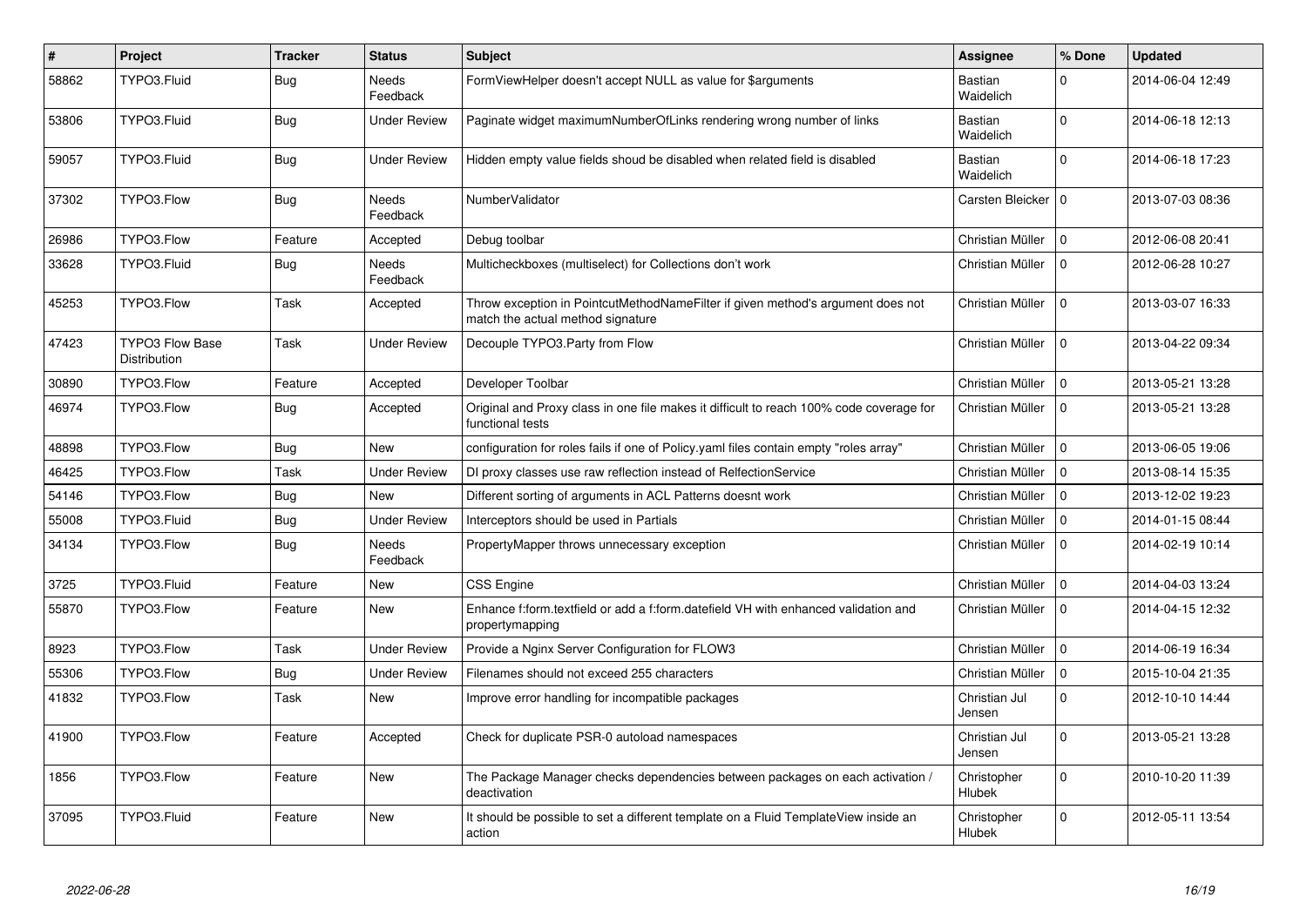| $\vert$ # | Project     | <b>Tracker</b> | <b>Status</b>            | <b>Subject</b>                                                                                               | Assignee                     | % Done      | <b>Updated</b>   |
|-----------|-------------|----------------|--------------------------|--------------------------------------------------------------------------------------------------------------|------------------------------|-------------|------------------|
| 27322     | TYPO3.Flow  | Feature        | On Hold                  | Add support for Appserver-in-PHP, which could result in much faster executions.                              | Christopher<br>Hlubek        | 0           | 2012-07-09 18:11 |
| 45100     | TYPO3.Flow  | Feature        | Under Review             | RequestDispatchingAspect should check if entry point can handle current request                              | Christopher<br>Hlubek        | $\Omega$    | 2013-02-08 15:32 |
| 46371     | TYPO3.Flow  | Feature        | New                      | Support compilation of static information in proxy classes                                                   | Christopher<br>Hlubek        | $\Omega$    | 2013-03-16 21:26 |
| 47858     | TYPO3.Flow  | <b>Bug</b>     | <b>Needs</b><br>Feedback | Remove .htaccess from Composer Installer Essentials                                                          | Christopher<br>Hlubek        | $\mathbf 0$ | 2013-08-14 15:35 |
| 46063     | TYPO3.Flow  | Feature        | <b>New</b>               | Implement username password provider with "remember me" persistent cookie                                    | Christopher<br><b>Hlubek</b> | $\mathbf 0$ | 2014-09-23 00:26 |
| 50115     | TYPO3.Flow  | Feature        | Under Review             | During the policy loading, we need to take care if class exist                                               | Dominique<br>Feyer           | $\mathbf 0$ | 2013-10-04 10:23 |
| 53262     | TYPO3.Flow  | Bug            | New                      | FileBakend have some race condition                                                                          | Dominique<br>Feyer           | $\Omega$    | 2013-11-01 10:48 |
| 51811     | TYPO3.Flow  | <b>Bug</b>     | <b>New</b>               | Improve session handle when the authenticated account is removed from persitance                             | Dominique<br>Feyer           | $\Omega$    | 2014-03-27 12:21 |
| 28052     | TYPO3.Flow  | Feature        | On Hold                  | Possibility to enable or disable accounts                                                                    | Julian Kleinhans   60        |             | 2013-05-21 13:28 |
| 4146      | TYPO3.Flow  | Feature        | Accepted                 | Support typed parameters for validation                                                                      | Karsten<br>Dambekalns        | 50          | 2010-10-20 11:39 |
| 32873     | TYPO3.Flow  | Bug            | Accepted                 | Value changes for logged in account are not persisted due to session serialization                           | Karsten<br>Dambekalns        | $\mathbf 0$ | 2012-02-01 12:43 |
| 8491      | TYPO3.Fluid | Task           | Needs<br>Feedback        | link.action and uri.action differ in absolute argument                                                       | Karsten<br>Dambekalns        | $\Omega$    | 2012-03-07 17:05 |
| 32574     | TYPO3.Flow  | <b>Bug</b>     | Accepted                 | FLOW3 enters fork bombs when using cgi-fcgi vs cli                                                           | Karsten<br><b>Dambekalns</b> | $\Omega$    | 2012-03-07 17:21 |
| 33024     | TYPO3.Flow  | Bug            | Accepted                 | Exception when validating a float in a Model with the Number validator                                       | Karsten<br>Dambekalns        | $\Omega$    | 2012-03-07 22:08 |
| 27721     | TYPO3.Flow  | Bug            | Needs<br>Feedback        | Permissions of uploaded resources not correct                                                                | Karsten<br>Dambekalns        | $\Omega$    | 2012-03-15 10:37 |
| 36840     | TYPO3.Flow  | Task           | Accepted                 | Improve exception for wrong locales                                                                          | Karsten<br>Dambekalns        | $\Omega$    | 2012-06-25 18:47 |
| 35868     | TYPO3.Flow  | Bug            | On Hold                  | Unstable condition in Utility\Environment                                                                    | Karsten<br>Dambekalns        | $\Omega$    | 2012-06-25 22:37 |
| 32425     | TYPO3.Flow  | <b>Bug</b>     | Accepted                 | IpAddressRange methods not completly implemented                                                             | Karsten<br>Dambekalns        | $\Omega$    | 2012-06-28 10:23 |
| 37354     | TYPO3.Flow  | <b>Bug</b>     | Accepted                 | Do not apply generateValueHash() and generateUuid() if custom identifier is used                             | Karsten<br>Dambekalns        | $\Omega$    | 2012-07-10 08:30 |
| 40410     | TYPO3.Flow  | Bug            | Needs<br>Feedback        | Exception when using Apc, Memcached of Redis cache backend for reflection status<br>and object configuration | Karsten<br>Dambekalns        | $\mathbf 0$ | 2012-10-25 15:56 |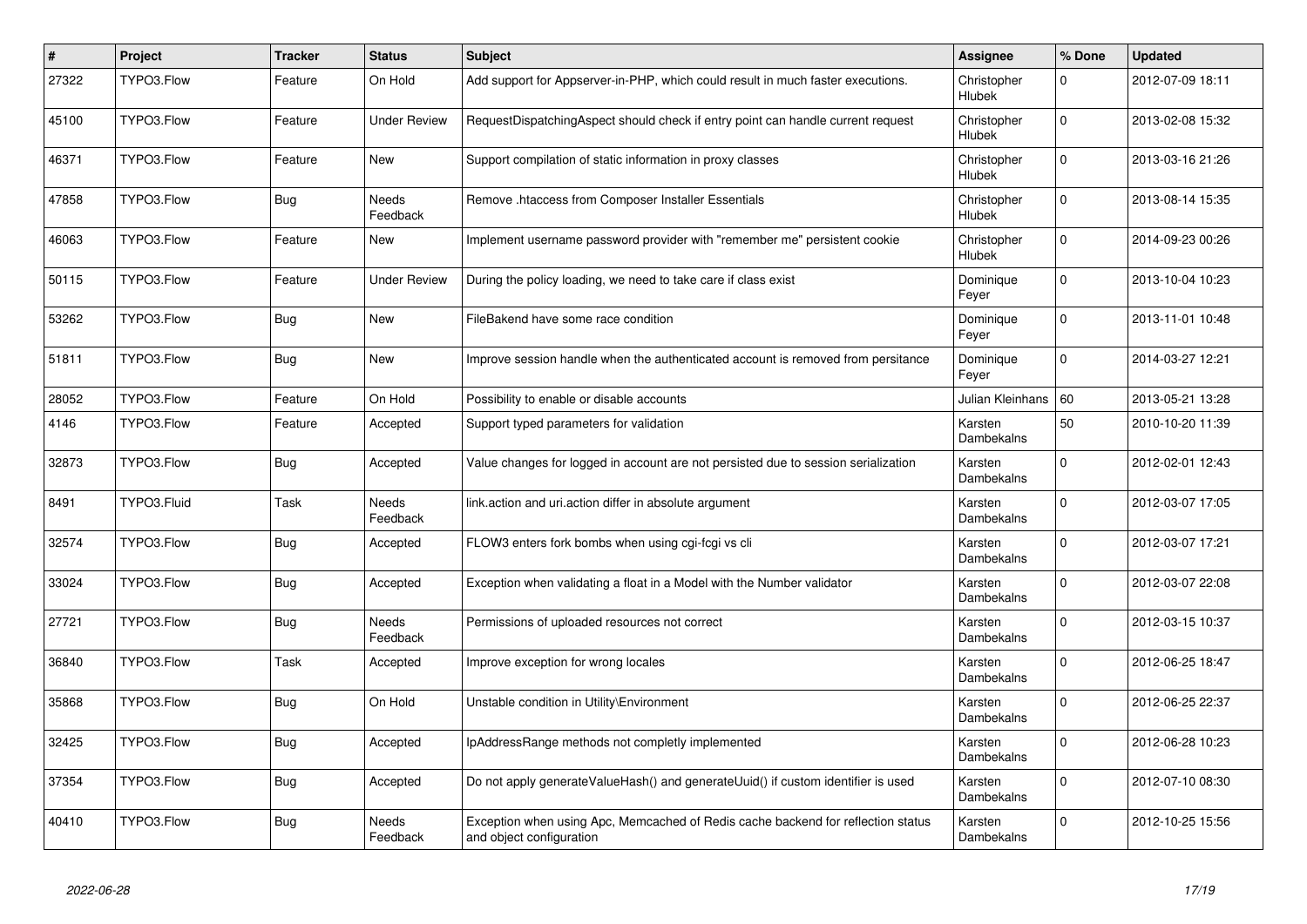| #     | Project                                | <b>Tracker</b> | <b>Status</b>            | Subject                                                                                   | <b>Assignee</b>              | % Done       | <b>Updated</b>   |
|-------|----------------------------------------|----------------|--------------------------|-------------------------------------------------------------------------------------------|------------------------------|--------------|------------------|
| 13559 | TYPO3.Flow                             | Bug            | Accepted                 | ObjectSerializer failes with persistent objects within arrays                             | Karsten<br>Dambekalns        | $\Omega$     | 2012-11-08 09:39 |
| 42550 | TYPO3.Flow                             | Task           | <b>Under Review</b>      | Add top-level .htaccess to block everything but Web                                       | Karsten<br>Dambekalns        | $\mathbf{0}$ | 2012-12-11 22:43 |
| 39699 | TYPO3.Flow                             | <b>Bug</b>     | Accepted                 | SQL DDL for TYPO3\FLOW3\Cache\Backend\PdoBackend                                          | Karsten<br>Dambekalns        | $\mathbf 0$  | 2012-12-13 12:35 |
| 41029 | TYPO3.Flow                             | <b>Bug</b>     | Accepted                 | Method security is also evaluating abstract classes                                       | Karsten<br>Dambekalns        | $\mathbf 0$  | 2013-01-19 21:55 |
| 41727 | TYPO3.Flow                             | <b>Bug</b>     | Accepted                 | @Flow\Identity and @ORM\InheritanceType("JOINED") can't be used together                  | Karsten<br>Dambekalns        | 0            | 2013-01-21 17:15 |
| 34879 | TYPO3.Flow                             | Bug            | Accepted                 | Proxied object is not update()able                                                        | Karsten<br>Dambekalns        | $\mathbf 0$  | 2013-01-22 15:17 |
| 45164 | <b>TYPO3 Flow Base</b><br>Distribution | Feature        | Accepted                 | Define syntax for validation rules in YAML                                                | Karsten<br>Dambekalns        | $\Omega$     | 2013-02-05 10:52 |
| 28016 | TYPO3.Flow                             | <b>Bug</b>     | Needs<br>Feedback        | Cascade remove of cleared ArrayCollection                                                 | Karsten<br><b>Dambekalns</b> | $\Omega$     | 2013-02-14 20:46 |
| 26765 | TYPO3.Flow                             | Feature        | Accepted                 | Support class schema features for every reflected class                                   | Karsten<br>Dambekalns        | $\Omega$     | 2013-02-14 20:47 |
| 26943 | TYPO3.Flow                             | Feature        | <b>Needs</b><br>Feedback | Add i18n support to domain models                                                         | Karsten<br>Dambekalns        | $\Omega$     | 2013-05-21 13:28 |
| 32607 | TYPO3.Flow                             | Feature        | Needs<br>Feedback        | Export localized strings for JS consumption                                               | Karsten<br>Dambekalns        | $\Omega$     | 2013-05-21 13:28 |
| 44375 | TYPO3.Flow                             | Task           | Accepted                 | Make all persistence reads go through repositories                                        | Karsten<br>Dambekalns        | $\Omega$     | 2013-05-21 13:28 |
| 37352 | TYPO3.Flow                             | Bug            | <b>Under Review</b>      | generateValueHash() should use getIdentifierByObject()                                    | Karsten<br>Dambekalns        | $\Omega$     | 2013-05-21 13:28 |
| 44396 | TYPO3.Flow                             | Task           | Accepted                 | Move Doctrine ORM integration onto own namespace                                          | Karsten<br>Dambekalns        | $\Omega$     | 2013-05-21 13:28 |
| 37372 | TYPO3.Flow                             | Feature        | Accepted                 | Inheritance in ORM should be configured automatically                                     | Karsten<br>Dambekalns        | $\Omega$     | 2013-05-21 13:28 |
| 40555 | TYPO3.Flow                             | Feature        | Accepted                 | Missing command arguments parameter in Core\Booting\Scripts::executeCommand()             | Karsten<br>Dambekalns        | $\Omega$     | 2013-05-21 13:28 |
| 39609 | TYPO3.Flow                             | Feature        | Accepted                 | <b>Migration Version</b>                                                                  | Karsten<br>Dambekalns        | 50           | 2013-05-21 13:28 |
| 39253 | TYPO3.Flow                             | Feature        | Accepted                 | Remove mirroring mode option and code                                                     | Karsten<br>Dambekalns        | $\mathbf{0}$ | 2013-05-21 13:28 |
| 43192 | TYPO3.Flow                             | <b>Bug</b>     | Accepted                 | findByIdentifier() for non-persisted objects not working for custom identifier properties | Karsten<br>Dambekalns        | $\mathbf{0}$ | 2013-05-21 13:28 |
| 32707 | TYPO3.Flow                             | Bug            | Accepted                 | Bad Bad FileBackend                                                                       | Karsten<br>Dambekalns        | 0            | 2013-05-21 13:33 |